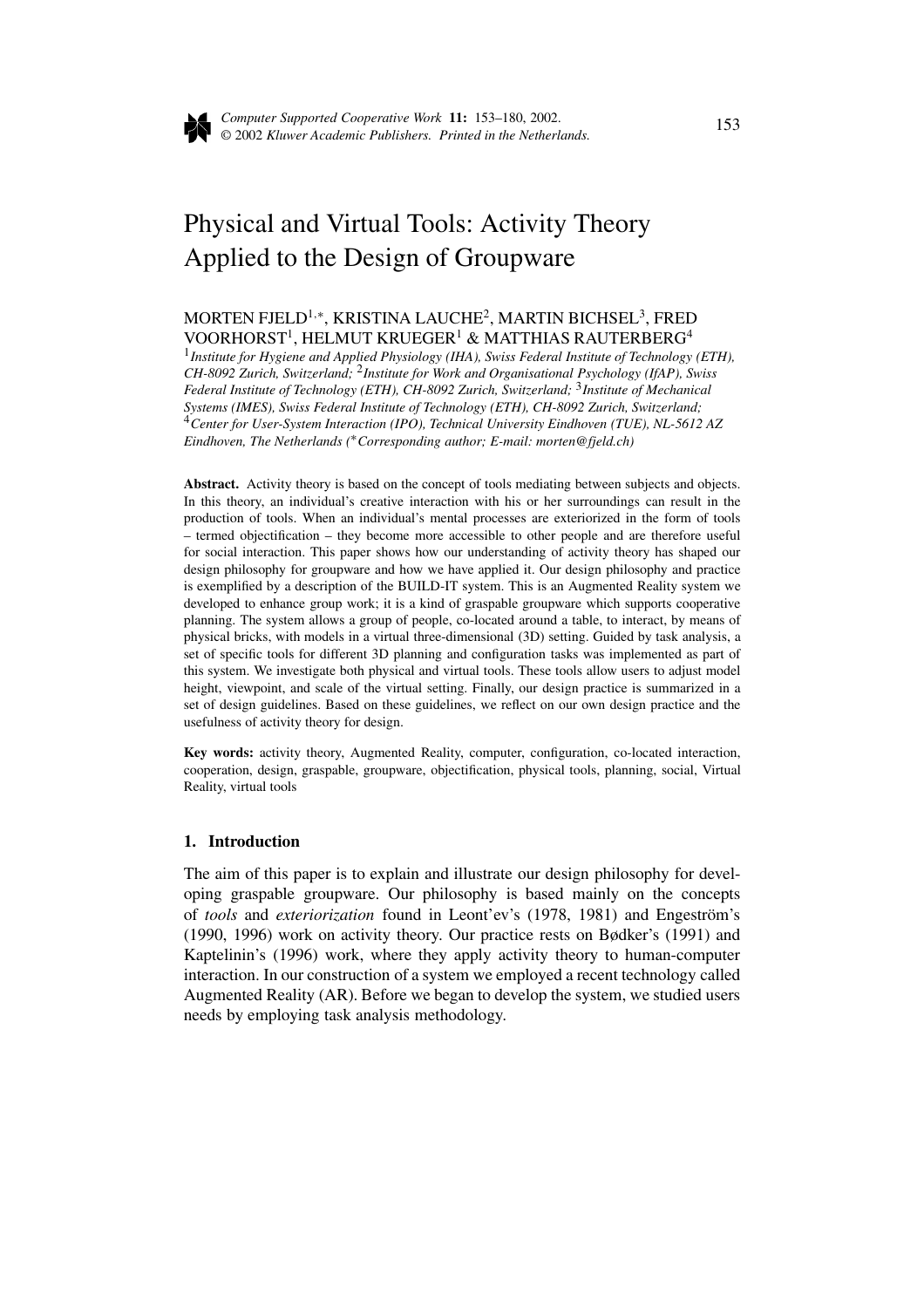According to Leont'ev, not only is activity shaped by physical surroundings, activity in turn shapes the surroundings. When activity shapes those surroundings what happens is that *internal* mental activity materializes into artifacts. This process of turning mental activity into an object or *objectification* is what Leont'ev called *exteriorization*. While it is obvious that for any individual the moment of *exteriorization* is an important step in his or her creative design activity, it is perhaps less obvious that this is a crucial step in making ideas accessible to others. From this perspective *exteriorization* is an important social moment which supports mutual understanding in a collective creative design process.

In our design philosophy we take account of the physical and social surroundings as well as the physical and mental faculties of human beings. We draw on Bødker's (1991) and Kaptelinin's (1996) work as a basis for our design process. While we do not consider aspects of human consciousness and emotionality in human development, we note the possible connection between these aspects and human-computer interaction (Nardi, 1996b).

A vital part of our design philosophy is the tradition of AR, which enriches natural communication with virtual features. Backed up by activity theory and the usage of AR, we developed groupware for layout planning and configuration tasks; this groupware is called the BUILD-IT system (Rauterberg et al., 1997a, 1997b, 1998; Fjeld et al., 1998a, 1998b, 1998c, 1999a, 1999b, 2000, 2001; Fjeld, 2001). This system enables end-users, grouped around a table, to cooperate in the active design of a virtual setting, thus supporting co-located, instead of distributed, interaction. The multi-user functionality of BUILD-IT overcomes a serious drawback often seen with computer-supported cooperative work (CSCW) systems, namely that they are based on single-user applications<sup>1</sup> (Grudin, 1988). We believe that co-location is an indispensable factor for the early stages of a complex planning process. Input and output, however, can be prepared and further developed offline, using a conventional Computer-Aided Design (CAD) system. Other major projects where graspable groupware was constructed to support planning processes are the metaDESK (Ullmer and Ishii, 1997) and the Environment and Discovery Collaboratory (EDC) (Arias et al., 2000).

Section 2 introduces our theoretical background, which stems from activity theory; we discuss concepts such as *tools*, *objectification* and *collective action regulation*. The difference between goal-directed pragmatic action and exploratory epistemic action is emphasized. Section 3 describes our design philosophy in terms of AR. Task analysis and the incorporation of both physical and virtual tools are two methods which we show to emerge naturally out of our design philosophy. Section 4 demonstrates how our design philosophy was used to develop the groupware called BUILD-IT. Our design philosophy is subsequently applied to the design of tools for graspable groupware. We describe the basic principles of human interaction with graspable tools and show how such tools are developed according to the results of task analysis, whereby we focus on the challenges and problems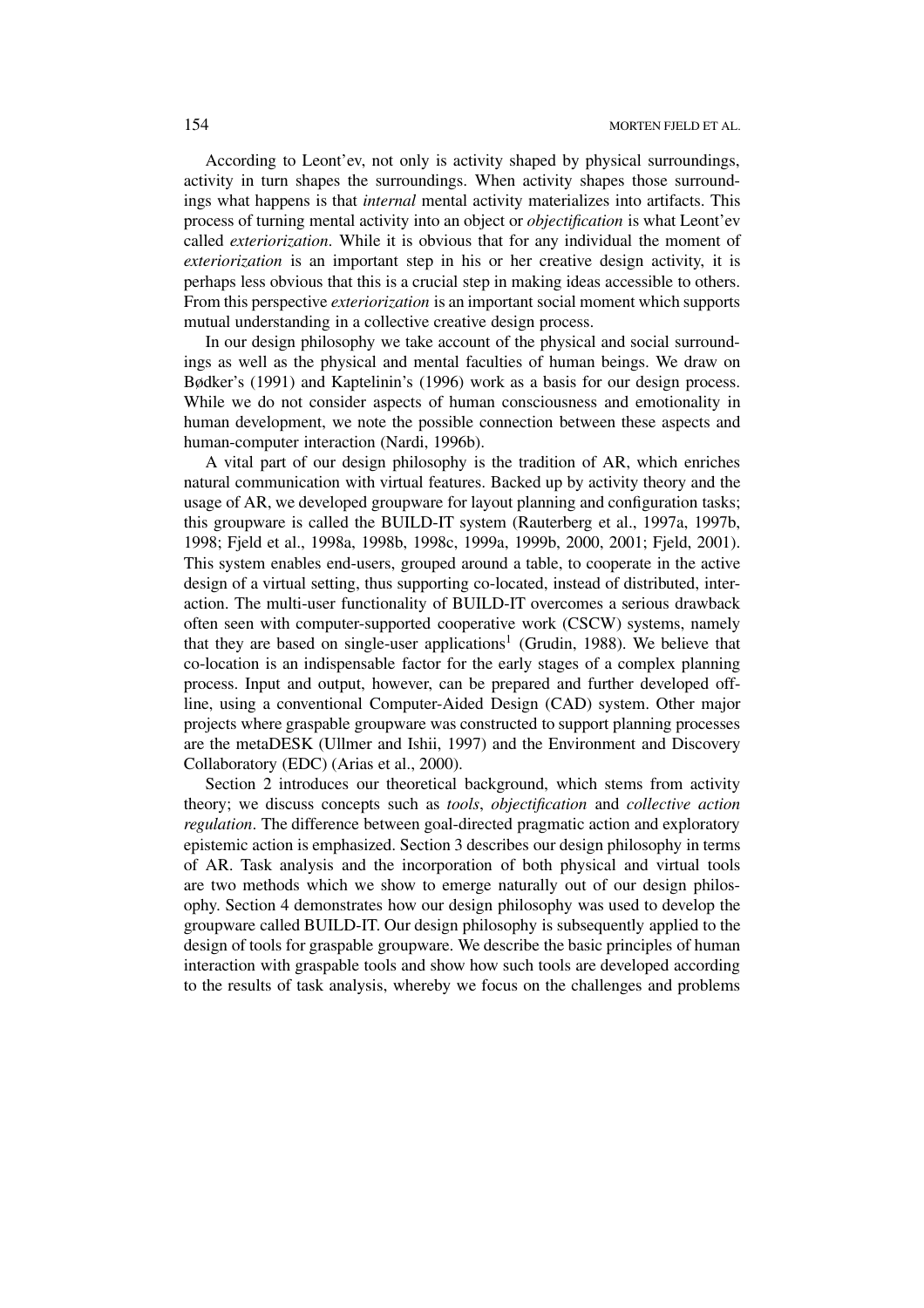we encountered. In Section 5, the benefits of activity theory for groupware design are discussed and a set of design guidelines is outlined.

#### **2. The concept of tools in activity theory**

To provide a theoretical background, we show how our understanding of activity theory has shaped our goals and the design process of AR groupware. First, our account of the *tool* concept and *objectification* is given. Then, collective action regulation is explained. Finally, we introduce two types of complete action regulation cycles for goal-directed pragmatic action and for exploratory epistemic action.

#### 2.1. TOOLS AND OBJECTIFICATIONS

In the most general sense, activity means a subject's interaction with his or her surroundings. Modern activity theory originated from Soviet cultural-historical psychology (Vygotsky, 1978; Leont'ev, 1978, 1981), which in turn is rooted in both eighteenth and nineteenth century classical German philosophy – from Hegel's idealism to the historical materialism of Marx and Engels, in which the concept of activity was extensively elaborated. These roots are quite unfamiliar to most Anglo-American readers and have therefore been partly neglected (Kuutti, 1996). Yet, Engeström (1991) claims that activity theory today is transcending these origins, becoming truly international and multidisciplinary. Two results of this development are Engeström and Middleton (1996) and Nardi (1996a).

Fundamental to modern activity theory is the idea that the development of thoughts and cognitive activity requires social interaction and exchange with a physical environment. Via the process of *internalization*, social interaction turns into mental activity. Handling ever more abstract objects and concepts is part of an individual's cognitive development. Nevertheless, the physical environment remains important, since it is used for the *externalization* of thoughts and as external memory. This is particularly important for the abstract planning and configuration tasks we focus on in this paper.

Individuals are confronted with tasks that life puts in front of them and they use artifacts as tools or create tools out of their understanding. These tools then become part of the cultural context of other people. A tool mediates an activity, thereby connecting a human being, not only to the world of objects – his or her physical surroundings – but also to other human beings. At the same time the use of a tool appropriates the collective experience of humanity embodied in that tool (Leont'ev, 1982). In this sense we view the developmental processes of human beings, their physical surroundings and social culture as co-evolutionary. As Engeström (1991) puts it: "The idea is that humans can control their own behavior – not 'from the inside', on the basis of biological urges, but from the outside, using and creating artifacts".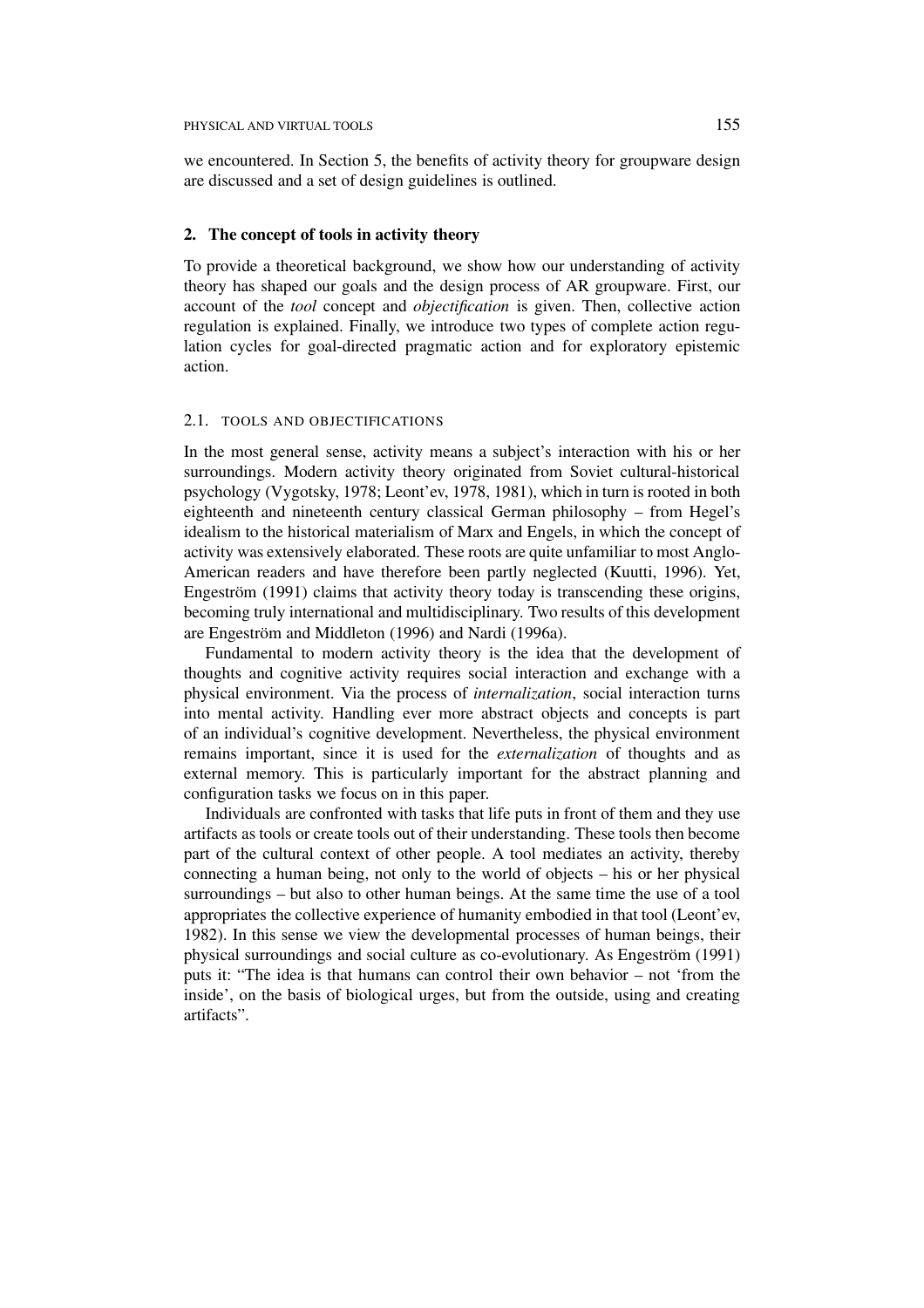

*Figure 1.* Tool production during the eighteenth century (Diderot and D'Alembert, 1778).

For planning activities Engeström's idea has been applied to artifacts and tools, resulting in sketches, documents, and three-dimensional (3D) objects or devices. (At this point in our research process, we view Engeström's artifacts and tools as corresponding to Leont'ev's (1978) *objectifications* of physical nature.) Hacker et al. (1998) describe the importance of *grasping* design ideas by sketching and by low-cost prototyping. Such methods may help to achieve design results in a faster and better way than by using abstract design processes. Physical interaction handles, for instance *bricks* (Fitzmaurice et al., 1995), can be seen as physical devices for *exteriorization* in a planning process.

To illustrate the tradition of tool development in activity theory, a historic example might be of interest. In the historical collection of the ETH library, we found that mathematicians of the eighteenth century (Diderot and D'Alembert, 1778) employed a variety of physical tools<sup>2</sup> (Figure 1). Modern mathematics has become even more an abstract field of study.

However, the view of tools presented above can also impose some limitations on the potential applications of activity theory. In Virtual Reality (VR) "the border between a tool and reality is rather unclear; information technology can provide the user not only with representations of objects of reality but also with a sort of reality as such, which does not obviously represent anything else and is intended to be just one more environment with which the individual interacts" (Kaptelinin, 1996, p. 64). This unclear border is a problem VR presents to activity theory; it might be solved by enriching activity theory's basic principles with new ideas from cultural-historical traditions or other approaches for studying the use of artifacts.

One answer may be found in the distributed cognition approach, in which internal and external representations of artifacts are examined (Flor and Hutchins, 1991; Hutchins 1991). As in activity theory, this approach describes how we may take advantage of artifacts designed by others in collaborative manipulation. Compared with activity theory, "distributed cognition has taken most seriously the study of persistent structures, especially artifacts" (Nardi, 1996c, p. 85). However, the two closely related frameworks show one distinct difference. In activity theory artifacts mediate human thought and human behavior and there is no intrinsic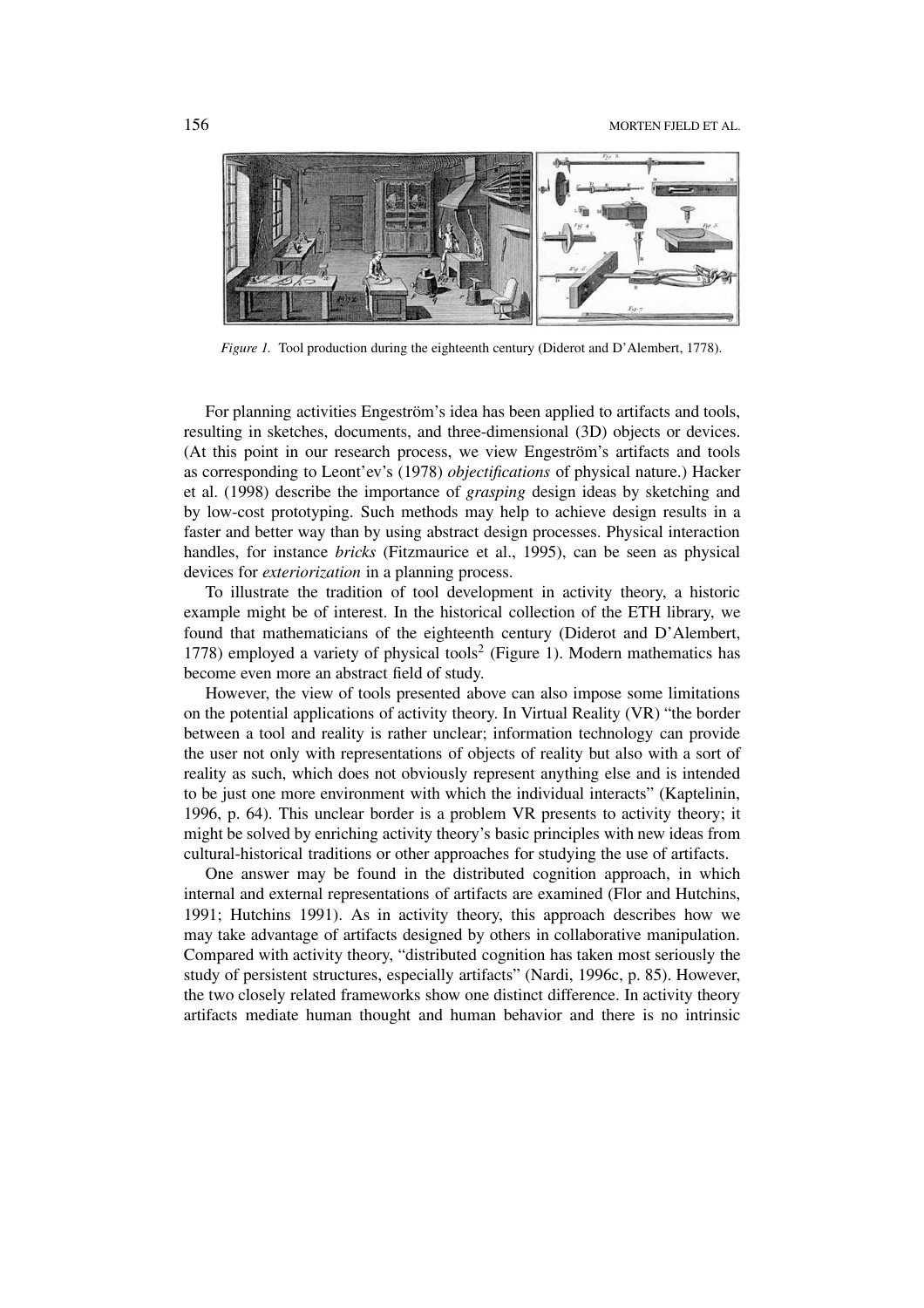#### PHYSICAL AND VIRTUAL TOOLS 157

symmetry between people and their tools. Based on the 19th century debates on epistemology and on what a human being is, gaining knowledge can be seen as an individual process, a process of knowing, which can only take place in an individual. In contrast, distributed cognition puts people and things at the same level; they are both 'agents' in a system (Nardi, 1996c, p. 86). Hence, the distributed cognition approach ignores the faculties of human beings not found within computers, like motive, emotionality, and consciousness. It also ignores for computers their non-human traits, namely their ability to execute programs in a precise and predictable manner. By focusing on a common capability of humans and computers, much is lost on both sides.

Another answer is found in Bødker's (1996, pp. 151–152) characterization of the different focuses in the *use activity*:

- The *physical aspects* support for operations toward the computer application as a physical object. The physical aspects are the conditions for the physical handling of the artifact. *...*
- The *handling aspects* support for operations toward the computer application. *...* The handling aspects are the conditions for transparency of the artifact that allow the user to focus on the 'real' objects and subjects of the activity. *...*
- The *subject/object-directed aspects* the conditions for operations directed toward objects or subjects that we deal with 'in' the artifact or through the artifact. *...*

In our work we understand the *physical aspects* as how to use the hardware to operate the groupware, the *handling aspects* as how to operate the groupware, and the *subject/object-directed aspects* as how to use groupware to solve a task.

Bødker talks about 'real' objects and subjects of the activity. Working with VR, the object of the activity is represented by a *virtual world*. What a subject situated within that virtual world would see, is represented by a *virtual viewpoint*. By interpreting the term 'real' in the handling aspects as 'virtual', we may overcome the limitations pointed out by Kaptelinin (1996), i.e. we may clearly define the border between tool and reality. This interpretation takes on particular importance when we develop our so-called *navigation methods* (Section 4.3.3), which are purely based on the handling aspects. In a more general way, we will use all three focuses in the use activity to structure the description of our design process (Section 4).

#### 2.2. COMMON OBJECTIFICATION

In more recent developments, the scope of activity theory has broadened to encompass interaction within a community (Engeström, 1991). Since our design philosophy is centered on supporting co-located groups, this new development has been of particular interest to us. As pointed out above, a tool connects an individual to other human beings by mediating activity, thereby becoming part of a cultural context. Of particular interest to us are tools that are made or used by groups.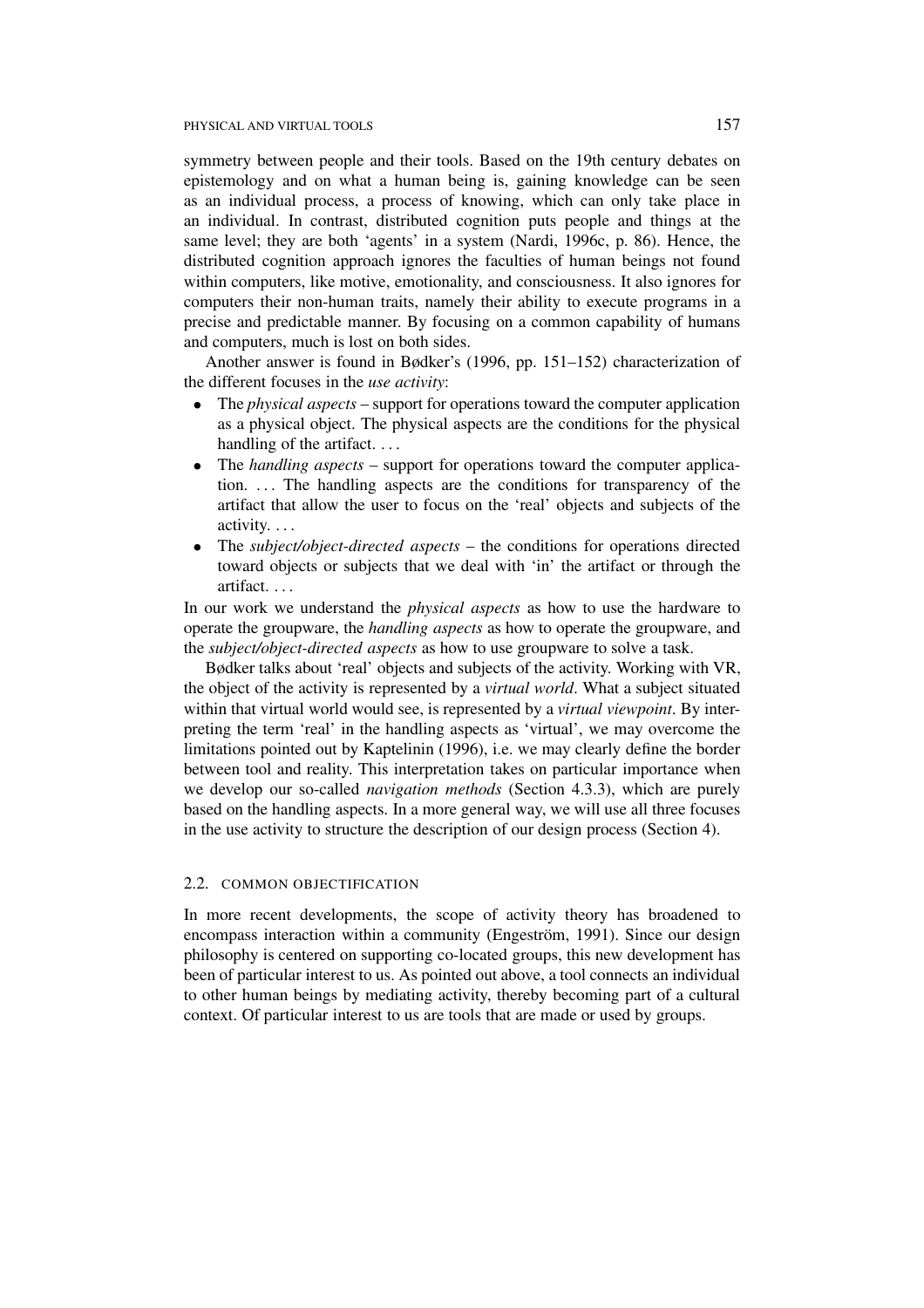

*Figure 2.* A *complete action cycle* for goal-directed pragmatic action as suggested by Hacker (1994). Action is derived from goal setting.

The individual processes of goal setting, planning, and action are transferred into*collective action regulation* (Weber, 1997, 1999). This transfer refers to coordination and allocation processes within a group. Weber introduces the term *common objectification* to mean *materialization* of collective action regulation, integrating different schools of activity theory. "The process of common objectification is understood as a process by which all (or several) members of a workgroup mutually transfer their individual knowledge, expertise, and experience into a material form. By doing this, they make their materialized knowledge available to other group members" (Weber, 1999, p. 13). First applied to industrial work groups, *common objectification* was also found to be of great importance in design and planning teams because planning tasks require even more mutual exchange of knowledge among experts (Lauche et al., 1999). The results of a process of *common objectification* can take the form of reports, design documents, prototypes, drawings, or software. Therefore, it is part of our design philosophy to facilitate the creation of such results among a group of users.

#### 2.3. GOAL-DIRECTED AND EXPLORATORY ACTION

General models for goal-based problem solving were first suggested by Newell and Simon (1972). Drawing from the same sources as activity theory, action theory has focused on goal-directed action at work (Hacker, 1994; Frese and Zapf, 1994; Volpert et al., 1989; Frese and Sabini, 1985). Hacker (1998) introduced the notion of *complete action cycle* (Figure 2) for goal-directed pragmatic action, consisting of:

- (1) setting the next (or first) goal in performing a task,
- (2) planning according to the conditions of execution, including selection of tools and preparation of actions necessary for goal attainment,
- (3) physical (or even mental) performance, and
- (4) control according to the set goal via different sources of feedback.

In our work, however, we have realized that both our own design process *and* the planning task for which we are designing the groupware are not exclusively goal-directed; they also have exploratory elements. Exploratory epistemic actions (Kirsh and Maglio, 1994) are performed to unveil hidden information or to gain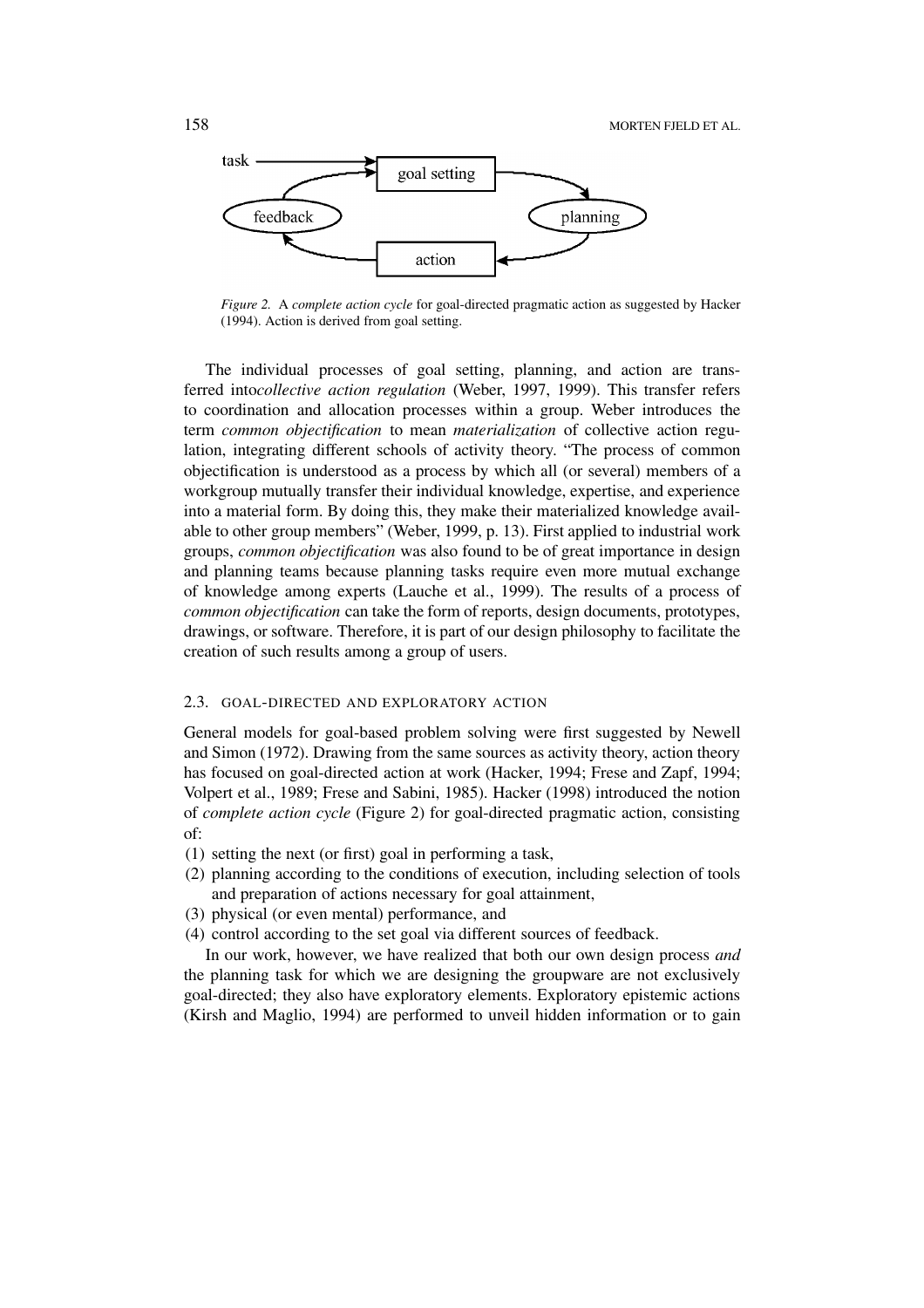

*Figure 3.* A *complete action cycle* for exploratory epistemic action. Goal setting is derived from action.

insight that would otherwise require a great deal of mental computation. Exploratory epistemic action means that no specific goal is available for initial action. Only after the receipt of feedback, which gives information on the means available, can a goal be generated. Based on this goal, a new planning stage and a new action phase can be initiated. Thereby, an alternative kind of *complete action cycle* emerges (Figure 3).

Our aim will be to design a system which fluently mediates both kinds of actions, goal-directed pragmatic and exploratory epistemic action.

#### **3. Design philosophy**

In this section we present our design philosophy, which is based on coinciding action and perception spaces, in its relation to Augmented Reality (AR). Task analysis and a shifting design focus between physical and virtual tools are described as two further design methods emerging from our philosophy.

## 3.1. AUGMENTED REALITY

Computer-supported cooperative work (CSCW) has enabled distant and asynchronous communication between people and has helped build 'bridges' in our global economy. This has brought about many well-advertised advantages, ranging from economic benefit to less status-oriented network communication. However, with many CSCW systems, users hardly interact with their physical environment. They deal only with virtual objects, which is also the case for most single-user applications. Sometimes users are even embedded in a fully virtual world, unable to draw on any attributes of the tangible physical world. Much of the users' mental capacity is employed to adapt to the virtual world, leaving less capacity for actual task solving.

An alternative approach offered by AR is to bring the *virtual* world of computers into the *physical* world of everyday human activity. This approach includes aspects of natural communication which serve as mediators for mutual understanding: eyecontact, body language, and physical object handling. It is *non-intrusive* (Vince et al., 1999), using no gloves or helmets, and thereby respects *body-space* (Rauter-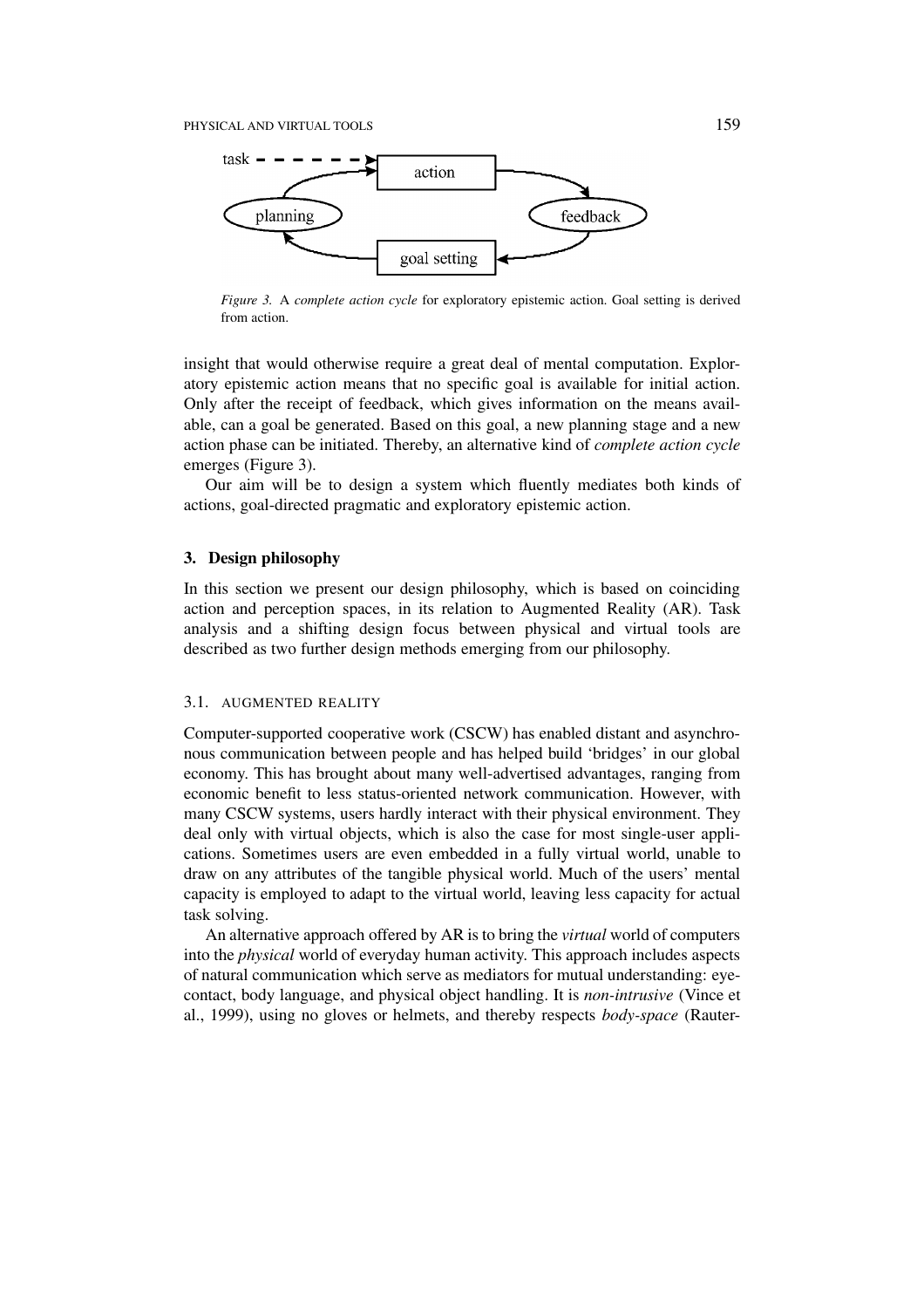

*Figure 4.* AR means that a physical workspace (left) is *augmented*, or enriched, by a virtual world (right). Even when users interact with the projected, virtual models, they do not leave the physical context (e.g. sketching) and tools (e.g. pencil).

berg, 1999, personal communication). At the same time users can still draw on the advantages of a virtually enriched world, which is of particular importance to planning tasks. The activity of planning is mainly 'virtual' because it involves reflecting on and modifying objects that will only exist in the future. Virtual models of these objects can be more easily changed than physical models.3 They can be stored in external computer memory and can be visualized for interaction purposes. Thus both physical and virtual models have their rightful place in a planning process. A specific aim of our project is to study ways to integrate computer-mediated activity into the physical world. This is how we came to work within the tradition of AR, where computer-generated models and physical objects are handled in one workspace.

AR was first described by Wellner et al. (1993) and Mackay et al. (1995). The goal of AR is to "allow users to continue to use the ordinary, everyday objects they encounter in their daily work and then to enhance or augment them with functionality from the computer" (Mackay et al., 1995). According to Mackay, AR means that computer information is projected onto drawings so that users can interact with both the projected information and the paper drawing. The first brick-based AR system was described by Fitzmaurice et al. (1995). A more recent example of how AR can be used to support urban planning is given by Arias et al. (2000). Their focus is to create "shared understanding among various stakeholders *...* [by] *...* creating objects-to-think-with in collaborative design activities." (Arias et al., 2000). Figure 4 illustrates some of these principles. Pen-based input has been studied extensively; in this paper we look at bricks as input medium.

#### 3.2. ACTION AND PERCEPTION

In his '*Writings on the philosophy of making*' Aicher (1996) criticizes the lack of doing by planners and the overemphasis on the reduction of real-life to inner, rational activity. He advocates a closer connection between action and mental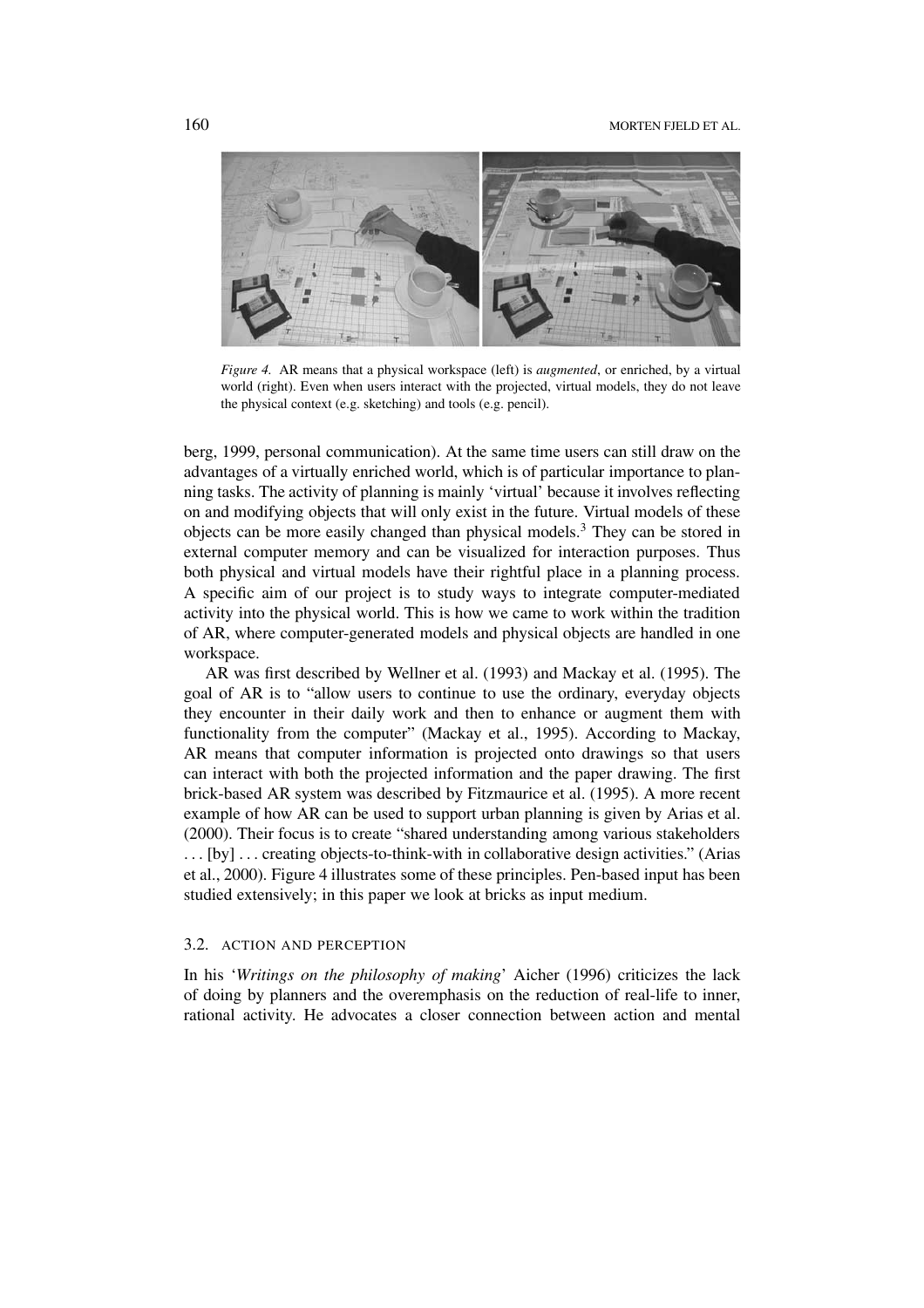#### PHYSICAL AND VIRTUAL TOOLS 161

reflection, indicating a need to enable users to bring together action and reflection in human computer interaction. For our design practice this means to "create possibilities for the users to try out the user interface through use, not only through reflection" (Bødker, 1991, p. 148). Hence, people must be able to employ their everyday motor faculties in their interaction with computers. We set out to create an interface with various input modes and tactile interaction. This demanded a user interface able to interpret a wide range of human expressions. Such interfaces need powerful computer vision methods (Rauterberg et al., 1997b).

A further important aspect of our design philosophy is the coincidence of action and perception space (Rauterberg, 1995). When handling physical objects, the space in which we act coincides with the space from which we receive (visual) feedback: we can see what we do. This is not the case for the handling of virtual models with a mouse-keyboard-screen interface, where there is a *separation* between action and perception spaces. Input and output devices are separated. To overcome this separation, Rauterberg (1995) suggested an alternative approach to interface design, an approach where action space and perception space *coincide*. Support is given by Hacker and Clauss (1976), who found that performance increases when task relevant information is offered in the same space where action takes place. This principle not only applies to visual but also to haptic or tactile feedback. Akamatsu and MacKenzie (1996) showed how including tactile feedback might improve computer-involved, task-solving performance.

#### 3.3. TASK ANALYSIS AS PART OF THE DESIGN PROCESS

An integral part of our design philosophy is to gain a detailed understanding of the target activity: cooperative planning. For CSCW it is of particular importance to investigate which part of an activity is of a *genuine cooperative nature* and which part merely employs computers for *individual* work.

In the tradition of socio-technical systems theory (Emery, 1959), a task is seen as the *link* between the human/social system and the computer/technical system. Based on this tradition, it is not sufficient to take end-user expectations and preferences as guidelines for future design. Such a strategy would focus on what is already available and would be of little use for innovative breakthroughs. For instance, end-users would project their understanding of existing CAD functionality onto new interfaces without taking into consideration the whole socio-technical system they are part of. Therefore, instead of taking account of current personal and technical constraints, our analysis focuses on the task.

The strategy of our task analysis was to interview planning experts and observe their working processes, then to elicit difficulties with the predominant sociotechnical system of meetings, drawings, and single-user CAD applications. The experts explained their jobs and provided examples of objectifications they used. Also, interaction with colleagues and customers was part of the interview. The results were used to make decisions about future directions in our design.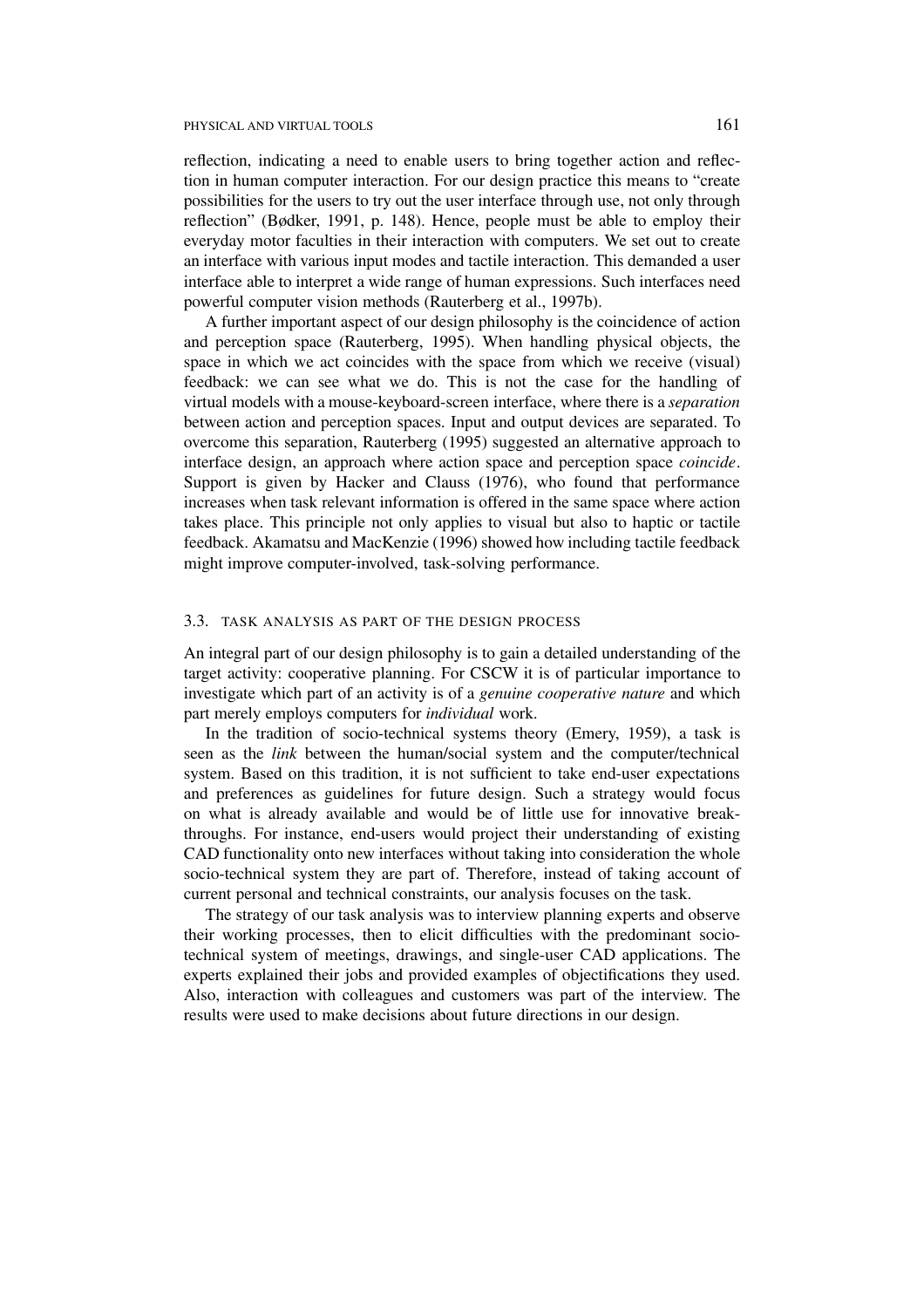#### 3.4. EXTERIORIZATION AND INTERIORIZATION OF TOOLS

Through our own design practice (Section 4.2) we made the following observations, valid from both a designer and from an end-user point of view. Before users had gained experience with physical tools (first step), user operation of the system was slow. Section 4 offers a few examples, for instance the initial bricks (Figure 8, right, in center) and the first generation virtual tool for changing model height (Figure 9). Once physical tools were available and mastered (second step), they became beneficial to task solving. This was the case for the more recent bricks (Figure 8, right) and the physical tools for changing model height (Figure 10). Based on our understanding of activity theory, we noticed that the physical tools used in the second step were an *exteriorization* of the knowledge we gained from our collective design activity (Section 2.2). Based on the experience gained with physical tools, we even saw one case where a second generation virtual tool could replace the physical ones (third step). This was the case for an elaborated virtual tool for changing model height (Figures 11–12). In the transition from the second to the third step the knowledge acquired using the physical tool was partly *internalized* (e.g. by giving our design team a common reference about the use of physical tools, even though not in use), partly implemented in the virtual tool (e.g. by mapping physical buttons onto virtual handles).

We observed that our experience is close to an idea of Kaptelinin (1996, p. 62), describing a three-step development of tool usage:

- 1. The initial phase, when performance is the same with and without a tool because the tool is not mastered well enough to provide any benefits,
- 2. the intermediate stage, when aided performance is superior to unaided performance, and
- 3. a final stage, when performance is the same with and without the tool but now because the tool-mediated activity is internalized and the external tool (such as a checklist or a visualization of complex data) is no longer needed.

Since the three steps we observed and Kaptelinin's idea have important points in common, we employed his idea as a justification for a repeatedly shifting design focus between virtual and physical tools.

#### **4. Design example: The BUILD-IT system**

BUILD-IT is a planning tool based on state-of-the-art computer vision technology (Rauterberg et al., 1997a, 1997b, 1998; Fjeld et al., 1998a, 1998b, 1998c, 1999a, 1999b, 2000, 2001; Fjeld, 2001). This system (Figure 5) enables its users to cooperate in a virtual environment for planning a real-world object, such as a room, a school, a factory, or a piazza. Grouped around a table and employing tangible physical bricks, users can select and manipulate virtual models within the setting which they are planning. This use of physical bricks represent a new way of interacting. Tethered bricks (requiring wires or cables) were investigated in the Active Desk by Fitzmaurice et al., (1995). Fitzmaurice and Buxton (1997) later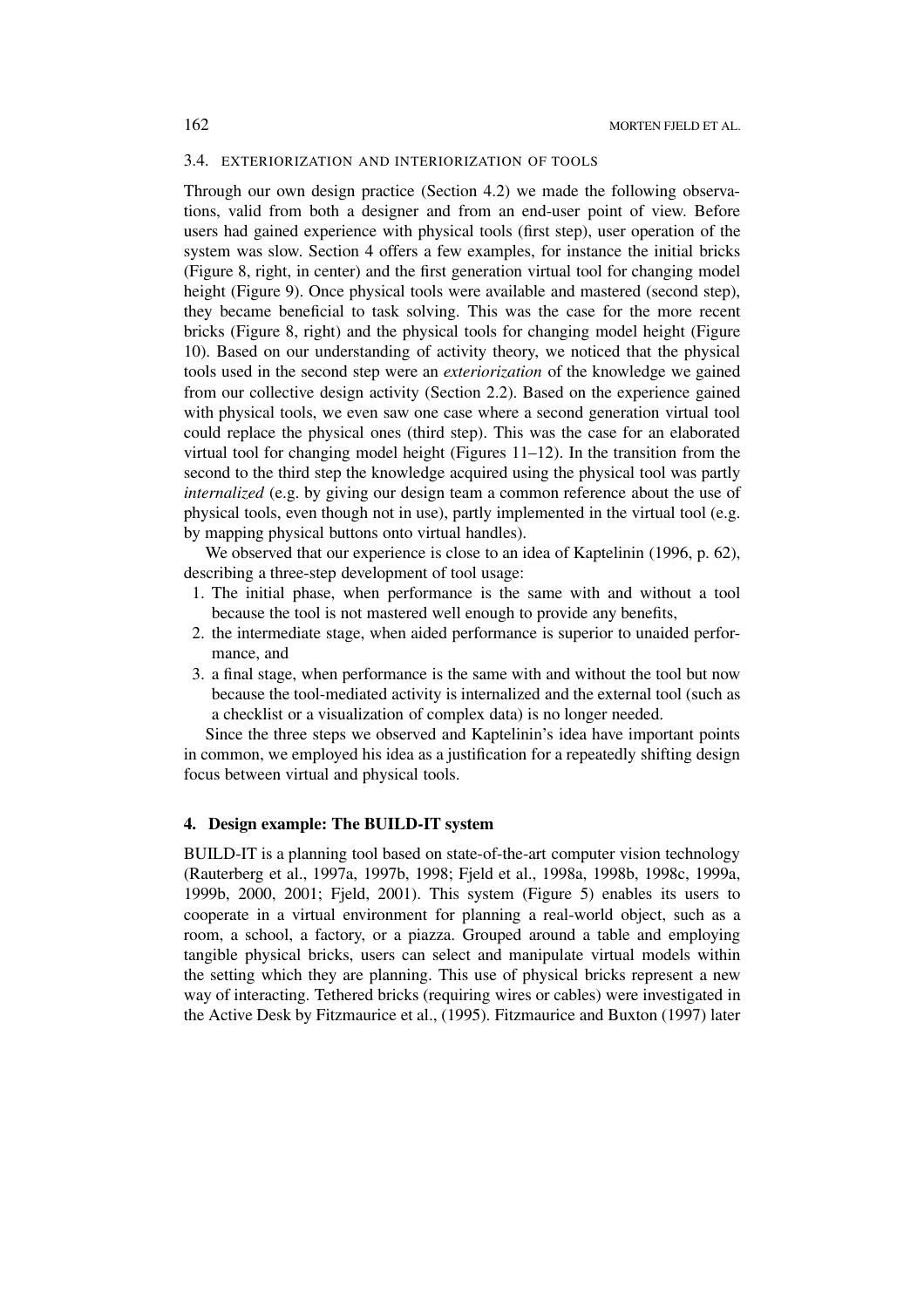

*Figure 5.* BUILD-IT consists of a rack, mirror, table, chairs, and a screen (top left). In addition to a high-end PC, the rack contains two beamers, a video camera, and a light-source. The system offers two perspectives of the same setting: a horizontal plan view for combined action and perception and a vertical side view (top right). Models projected in the plan view can be rotated and positioned using a brick (bottom left). Bimanual interaction is an essential part of the interaction concept (bottom right).

developed wireless bricks, detected by using a Wacom board. In the more recent use of tangible bricks, their surface is detected from above (Ishii and Ullmer, 1997; Ullmer and Ishii, 1997; Rauterberg et al., 1997a, Underkoffler and Ishii, 1998). It was shown that a brick-based interface is significantly easier to use and more intuitive than a mouse-keyboard-screen (Rauterberg et al., 1996).

## 4.1. BASIC ASPECTS OF THE BUILD-IT SYSTEM

Based on our discussion of tools (Section 2.1), we have chosen to structure the system description according the focuses in the *use activity* (Bødker, 1996, pp. 151–152). In this section (Section 4.1), we present all the basic aspects of the BUILD-IT system and its use. In the following section (Section 4.2) we focus on the design of tools, reflected by the *physical aspects* and the *handling aspects*. A detailed investigation of the *subject/object-directed* aspects belongs to future research.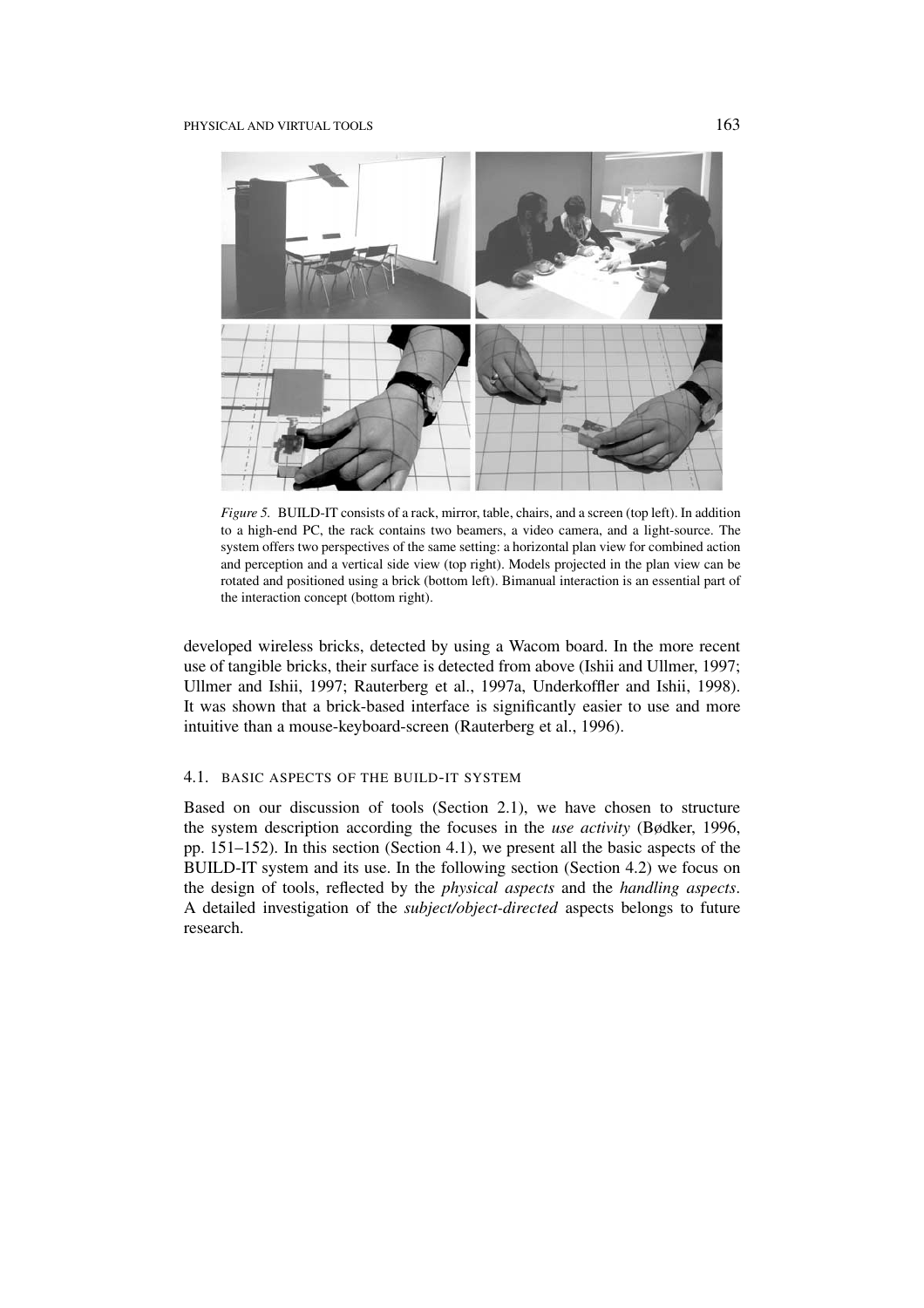

*Figure 6.* The basic steps for user manipulations with the brick.

#### 4.1.1. *Physical aspects of the system*

In our system the position and orientation of the brick on the table top is determined by a computer vision system. Reflective material is applied to the top of each brick. The bricks reflect light from a light-source to a camera viewing the surface from above. Image processing software then recognizes the bricks and determines the two-dimensional (2D) position and orientation of each (Bichsel, 1997). This information is then used to control the groupware and hence update the image projected on the table.<sup>4</sup> For the interaction taking place on the table, our technology respects the principle of coinciding action and perception spaces (Section 3.2). For the image projected on the screen, however, the same principle is not respeted.

#### 4.1.2. *Handling aspects of the system*

In BUILD-IT the users have two up-to-date views of the setting they are creating and manipulating at all times: the plan view and the side view. The plan view is the bird's eye view from above – which is projected onto the table. The side view is projected onto a screen near the table. In the case of the side view, a virtual camera, which can be located either outside or inside the plan view, allows the users to choose from which position the side view is to be projected. The side view can also be zoomed. In the case of the plan view, the entire projection of the setting can be shifted from side to side, rotated, or zoomed. The plan view also contains a virtual storage space for models not in immediate use. It allows users to create multiple model instances. A model instance brought back to the storage space is deleted from the views. For all handling operations affecting virtual models users draw on basic, everyday manual skills – selecting, placing, rotating, re-positioning, and fixing.

In BUILD-IT mediation between users and the virtual world follows a cyclic order (Figure 6). Users select a model by putting the brick at a model's position. The model can be re-positioned, rotated, and fixed by simple brick manipulation. A model can be de-selected by covering the brick. Then, another model is selected or the brick is left idle inside or outside the plan view. Using a material, hand-held brick, everyday manual patterns – like grasping, moving, rotating, and covering – are activated. Since all the steps in the cycle are reversible, the cost of making a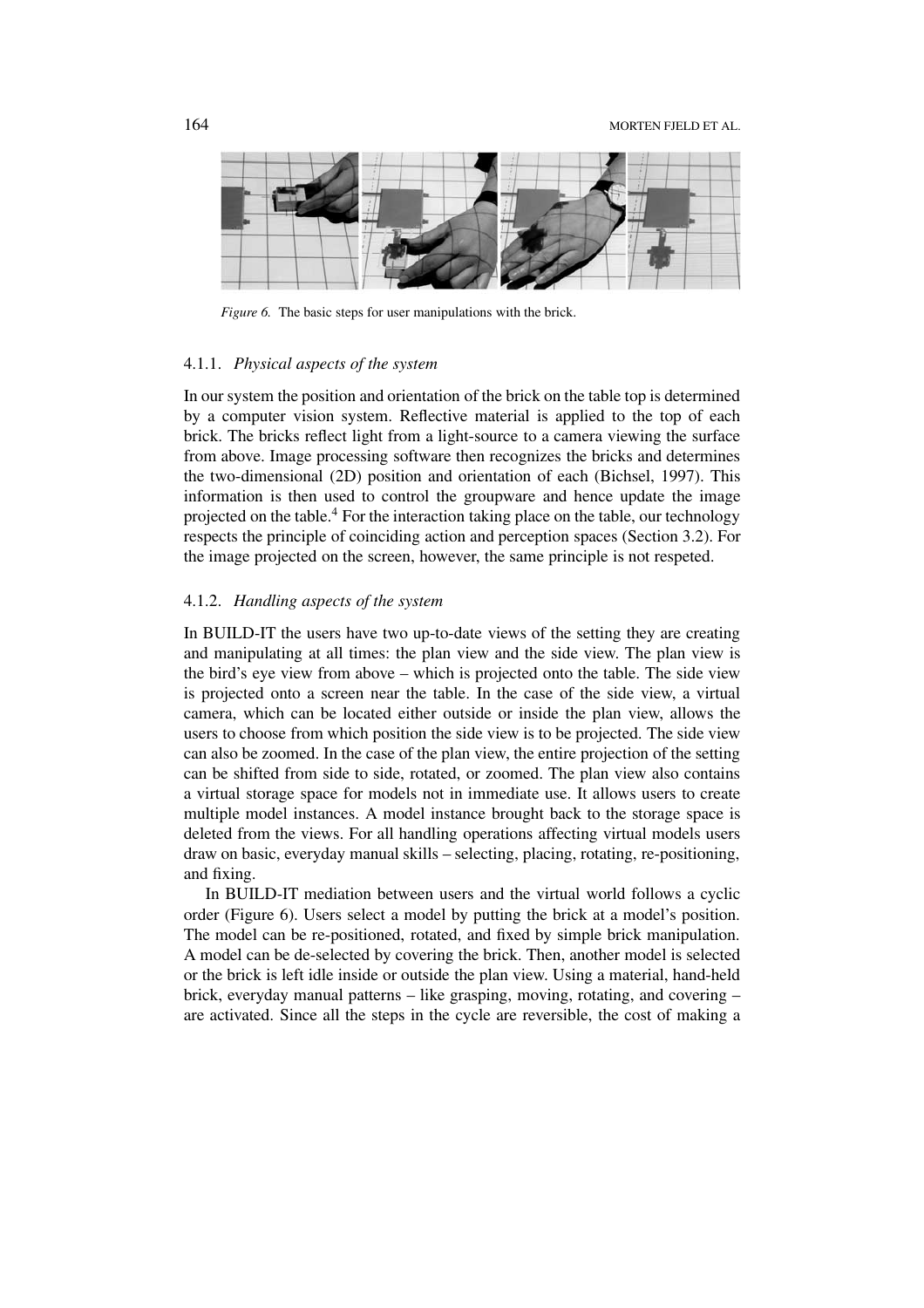#### PHYSICAL AND VIRTUAL TOOLS 165



*Figure 7.* Typical multi-user (left) and single-user (right) situations. Interaction and display take place in the plan view, whereas an additional perspective is offered by the side view.

mistake is low. Thus, exploratory epistemic and goal-directed pragmatic actions are equally supported, as described in Section 2.3. However, there is no possibility of undoing, so users must keep information about previous steps in their planning process. (More comments regarding undo appear later in Section 5).

#### 4.1.3. *Subject/object-directed aspects of the system*

The BUILD-IT system can be used by a single individual, but its full potential is realized as a *mediator among members of a work group* (Figure 7). Basic usage of the system is acquired within minutes. Therefore, it may stimulate people possessing different sets of skills and/or different *modes of knowledge* to work closer together and thereby enhance their (verbal) exchange. Also, since the system forces people to work with shared resources, it has a capacity to reveal potential *misunderstandings* among them. A *collective learning process* can be triggered through the unifying workspace. This was actually experienced by our design team itself during system development work.

Although we have designed a co-located, multi-user groupware system, the physical and virtual tools presented in this paper may be important steps towards a multi-site, multi-user system and therefore represent a technological foundation for CSCW. Based on standard software and hardware, the system will allow for a distributed networking CSCW system in the near future. In our projection of such a system initial configuration will be transferred at start-up time, then only brick data will be transferred at real-time. This will allow the use of standard, commercial communication channels.

# 4.1.4. *From CAD to BUILD-IT: A new tool for planning*

In most companies CAD systems have replaced drawings and physical models. This change has helped speed up the design process by systematizing recurrent tasks and reducing the monotonous work of small changes. CAD systems are more than simple drawing tools; they offer interfaces to production monitoring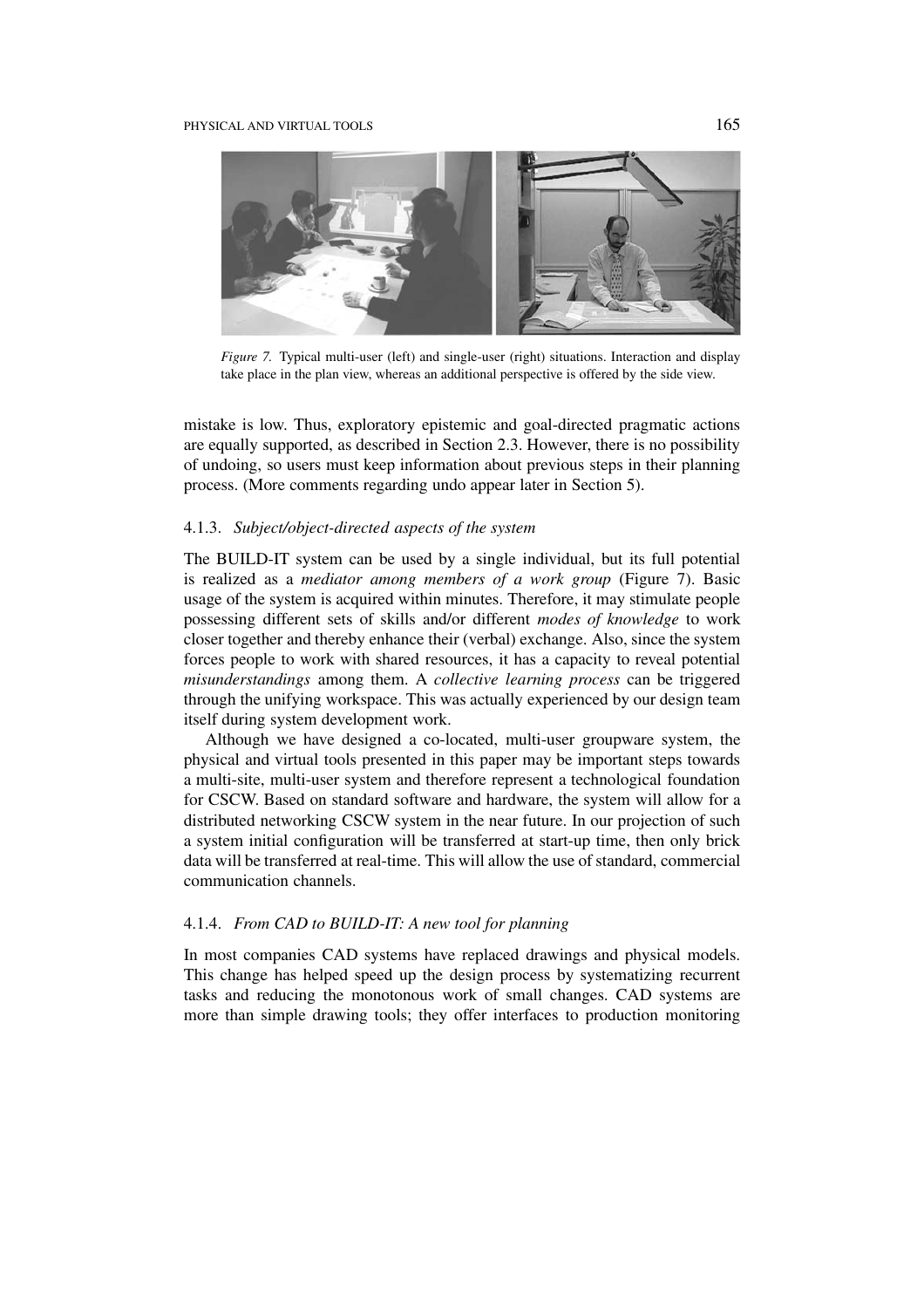and quality control. In CAD systems part prices or other meta-data can be stored with 3D data. However, not all planners are yet acquainted with CAD systems. This results in a *division of labor* between planners and CAD specialists, complicating the planning process. Another drawback of CAD systems is that they are not well suited for the early stages of a design process (Hacker et al., 1998) nor for person-to-person or group communication. This is partly because they are based on single-user applications (Grudin, 1988).

Our task analysis involved 16 planning experts from the machinery and processing industries and from the field of architecture. As a result, we distinguished three possible domains of use for the BUILD-IT system:

- 1. *Cooperative planning among a team of experts*: For cooperative work and concurrent engineering, the BUILD-IT system offers a multi-user interface. This interface may enhance common understanding of an early planning process by offering professional tools, like advanced model height adjustment and full 3D navigation.
- 2. *Interactive planning with customers or clients*: In this domain the most important feature is that the customers can easily step into the early planning process and visualize their own ideas. Clients who are not used to planning – and thereby not used to 2D views – will be more at home with 3D images. The BUILD-IT system gives these users an easier access to 3D vision.
- 3. *Marketing*: For presentation and marketing purposes, tangible bricks may stimulate intuitive, play-like interaction. Potential clients using the system may be more involved than in conventional presentations, where interaction is fully controlled by a salesperson.

In all three domains BUILD-IT will *not replace* CAD systems. Rather, it may serve as a pre-CAD complement in the early stages of design.<sup>5</sup> It might also stimulate the evolution of CAD systems.<sup>6</sup>

#### 4.2. DESIGN PRACTICE OF THE BUILD-IT SYSTEM

The challenges we faced were of three kinds. First, there is a potential perceptual problem for the users. The users employ physical bricks to design and manipulate a virtual setting which is simultaneously projected onto the table on which the bricks are sitting. Thus, the users are *living* and *acting* in two realities at once (Section 4.2.1). Designing bricks to link these realities fluently is related to the *physical aspects* of the system. Second, we encountered the technological problem of changing model height (Section 4.2.2) related to shifting focuses between the *physical* and the *handling aspects* of the system. The third problem we faced was a clear mixture of a perceptual problem for the user and a significant technological challenge to us: BUILD-IT uses 2D – or planar – interaction to access a 3D virtual setting (Section 4.2.3). The answer we found – a set of navigation tools – leverages alternative *handling aspects* of our system. The *subject/object-directed aspects* of the system (Section 4.1) will not be discussed any further.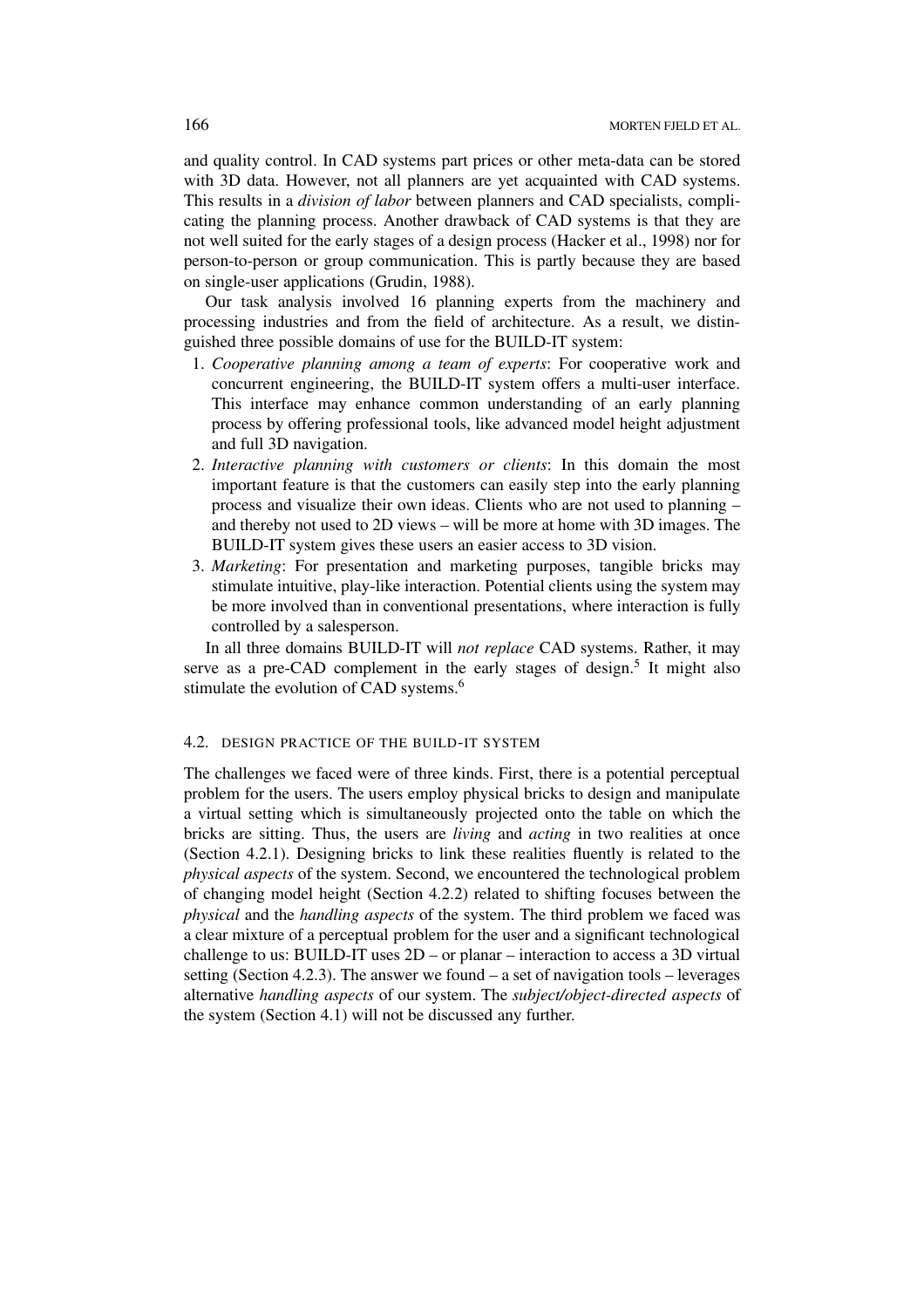

*Figure 8.* In the beginning we experimented with different bricks, based on different materials, forms, and metaphors (left). The first feasible brick was the *block* (right, in center). The more recent *circular* and *rectangular* bricks (right) are based on the principle of a *reduction screen* (see the text in this section).

#### 4.2.1. *Physical aspects: Brick design*

The question related to the *physical aspects* was how to design an interface where users can move physical bricks and simultaneously immerse themselves in a virtual setting. Due to the use of reflective material for detection of brick position and orientation by the computer vision system, there is flexibility in the design of the brick size and shape. However, the bricks' shapes need to help the user keep his or her fingers or hand off the reflective area. To test different designs, we performed some exploratory brick modeling (Lauche, 1998), based on different materials, forms, and metaphors<sup>7</sup> (Figure 8, left).

The first feasible brick was the *block* (Figure 8, right, in center). The advantages of this shape are that users grasp the brick easily and that image detection is simple. However, due to the height of the brick, the continuity of the projected image is broken. Therefore the brick is not always suited to mediate fluently between users and the virtual world. A short experiment showed that this disruption led to a breakdown of the fluent mediation, presenting us with a problem.

To solve such a problem Kaptelinin (1996, p. 50) suggested: "deal with two interfaces instead of one user interface, with two borders, separating (1) the user from the computer and (2) the user *and* the computer from the outside world." Kaptelinin draws upon Bateson's (1972) "blind man's stick dilemma": where is the boundary between the individual who uses a tool and the external world? Does it coincide with the individual-tool boundary or with the tool-world boundary? In our case, the tool is the brick mediating between individual and virtual worlds. As an alternative to the original brick (Figure 8, right, in center), we decided to design a brick so that users perceive interaction with the virtual world, not interaction with the tangible world of the bricks.

Such a brick can be designed by employing a *reduction screen* (Voorhorst, 1999, personal communication). Such screens are *borders* placed in front of a monitor to reduce depth cues. The same idea can be used to construct the brick as an open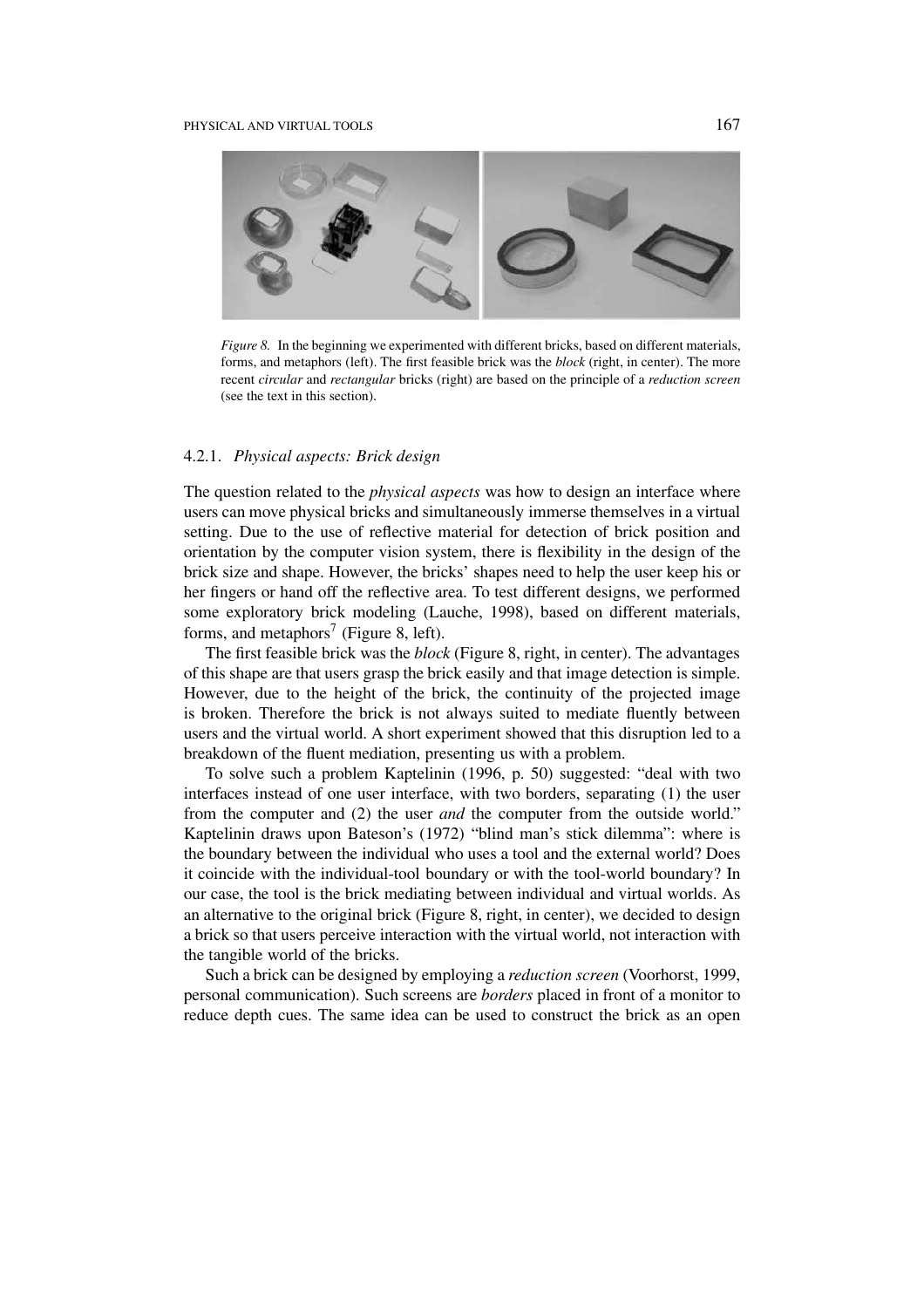

*Figure 9.* Setting model height by selecting (left) and moving (center) a model in the *height slice*. The model being moved is also seen in the *side view* (right).

box with a narrow black frame on the edge (Figure 8, right). For users, the bottom of the box-like brick is indistinguishable from the table surface, thus minimizing image disruption. This design also reduced the risk of users accidentally covering the reflective area.

#### 4.2.2. *Shifting between physical and handling aspects: Changing model height*

Up until this point, the system placed all models on a single storey. Task analysis (Section 4.1.4) showed that potential end-users wanted to be able to position models on different stories of a building. To do this we used a three-step design process (Section 3.4) suggested by Kaptelinin (1996). In a *first step* of that process, subjects work with a virtual tool moving single models into a virtual series of stories. For this step, user performance was not satisfactory and we looked for alternatives. In a *second step* we tested physical tools which affected a particular virtual floor. A virtual floor looks like a grid-layer. This grid-layer can be adjusted upward and downward. The models selected move along with the vertical placement of the virtual floor. Physical tools improved performance but their use was too tedious (Fjeld et al., 1999). In a *third step*, a second-generation of virtual tools was developed, recombining elements of the first and the second step. Hence, the virtual floor could be handled with a virtual tool; the physical tools were no longer needed. The second step was related to the *physical aspects* of the system, the first and third steps were related to the*handling aspects* of the system. Each step is described below.

## *Step 1: A virtual prototype for height manipulation: The height slice*

Height manipulation by means of side view handling was first achieved by copying a narrow vertical slice of the side view, called the *height slice*, and locating it along one edge of the plan view. The desired view of the height slice is selected and set by the user. Thus, models appear visible in the height slice, can be selected, and can be moved up and down (Figure 9). When de-selected, models remain at the selected height. Further details are given in Fjeld et al. (1999b).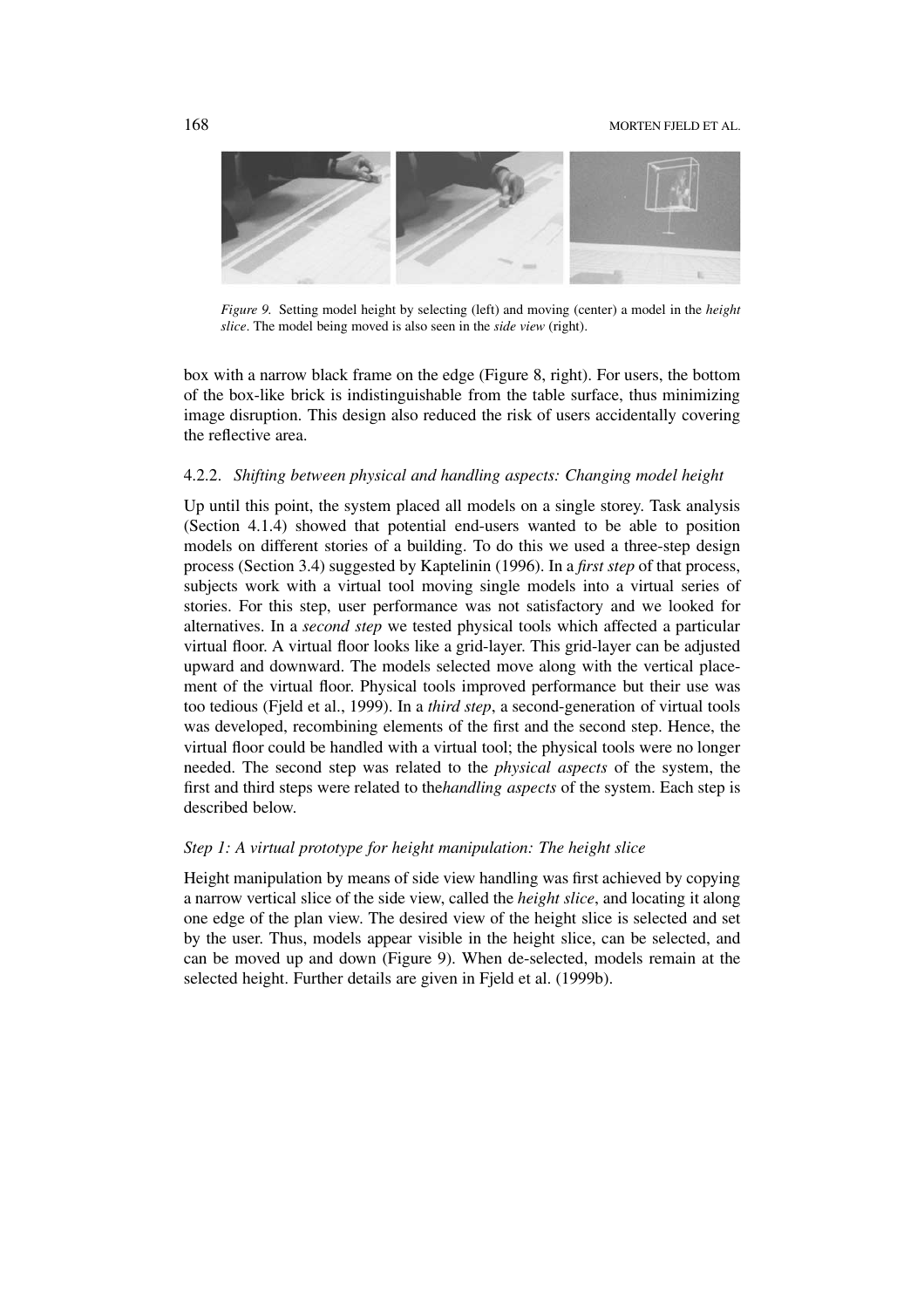![](_page_16_Picture_1.jpeg)

*Figure 10.* Physical height tools: *Digit*, a box with up-down buttons and display; *Tower*, a luminous scale with up-down buttons; *Slider*, a sliding-rule with up-down handle and digital display (left to right).

# *Step 2: Physical tools as mediators for model height*

Based on physical tools (Figure 10), we explored three ways to *physically* handle model height. First, we implemented *Digit*, a digital controller which acts on a selected model and sets the model height by means of up-down buttons and provides a digital display of the height. Second, we developed *Tower*, offering the same buttons as the first tool combined with a luminous, quasi-analog scale showing selected height. The up-down buttons and the visual feedback are organized along the height axis, so action and perception are partly coincident. Third, we implemented *Slider*, a vertical sliding-rule where height is handled *and* indicated by an up-down handle. With *Slider*, handling and height cues are both organized along the height axis; thus action and perception are fully coincident (Section 3.2). Further details are given in Fjeld et al. (1999b).

# *Step 3: 'Back to the virtual': Floor handling*

The resulting solution for selection and manipulation of the models selected among multiple stories is a virtual tool called *Floor* and is a second generation virtual solution. *Floor* reuses the *height slice* from the first solution and is based on the knowledge gained with the second solution. *Floor* is handled in the *height slice*, located along one edge of the plan view. The user first selects a number of models in the plan view, forming a group. This group of selected models then moves vertically as a whole when *Floor* is moved upward or downward in the *height slice* (Figures 11–12). De-selected models remain at the last selected height. Only models at or above *Floor* are visible. Further details are given in Fjeld et al. (1999b).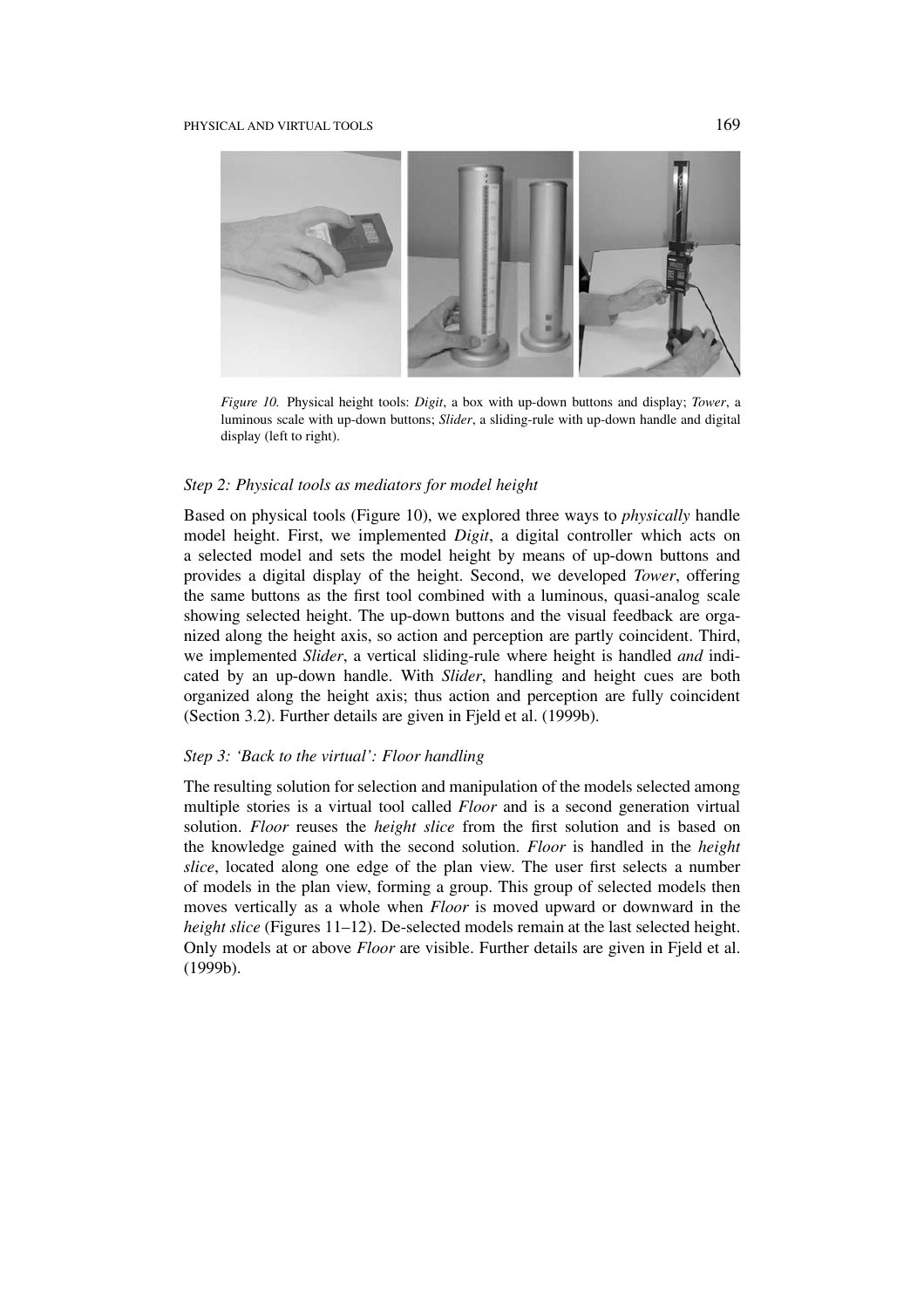![](_page_17_Picture_1.jpeg)

*Figure 11.* Selecting models in the plan view; selecting *Floor* in the *height slice*; raising *Floor* with the group of selected models (left to right).

![](_page_17_Figure_3.jpeg)

*Figure 12.* Side view; selecting and raising *Floor* with a group of selected models (left to right).

#### 4.2.3. *Handling aspects: Spatial navigation*

Our task analysis (Section 4.1.4) showed that experts navigate and inspect virtual environments in a range of activities, such as urban planning and architectural walkthroughs. Depending on a user's acquaintance with virtual environments, navigation can range from exploratory epistemic to goal-directed pragmatic action. It is necessary to assume different points of view, to get an overview, and to look at things in detail in a fluent manner (Brooks, 1986).

Our answer to this need is offered by combining tangible bricks with 3D view handling of orientation and scale. Brick-based interaction in 2D has already been investigated (Fitzmaurice, 1996; Ullmer and Ishii, 1997). Also, bimanual camera manipulation and model handling in 3D graphics interfaces have been examined (Balakrishnan and Kurtenback, 1999) using two mice, a keyboard, and a screen. Here, we combine the strengths of these two approaches. The multimedia framework (MET++, Ackermann, 1996) we employ allows for full interaction in a 3D world. However, planar interaction with bricks provides only position and rotation but not height or inclination information. The resulting navigation methods are two alternative ways to bridge the gap between planar interaction and 3D view handling.

We first considered a design strategy based on the *physical aspects*, as was the case for general brick design (Section 4.2.1). This would have resulted in a physical, camera-like brick affecting the virtual side view camera. Such a solution would have required extending the properties sensed by the computer vision input.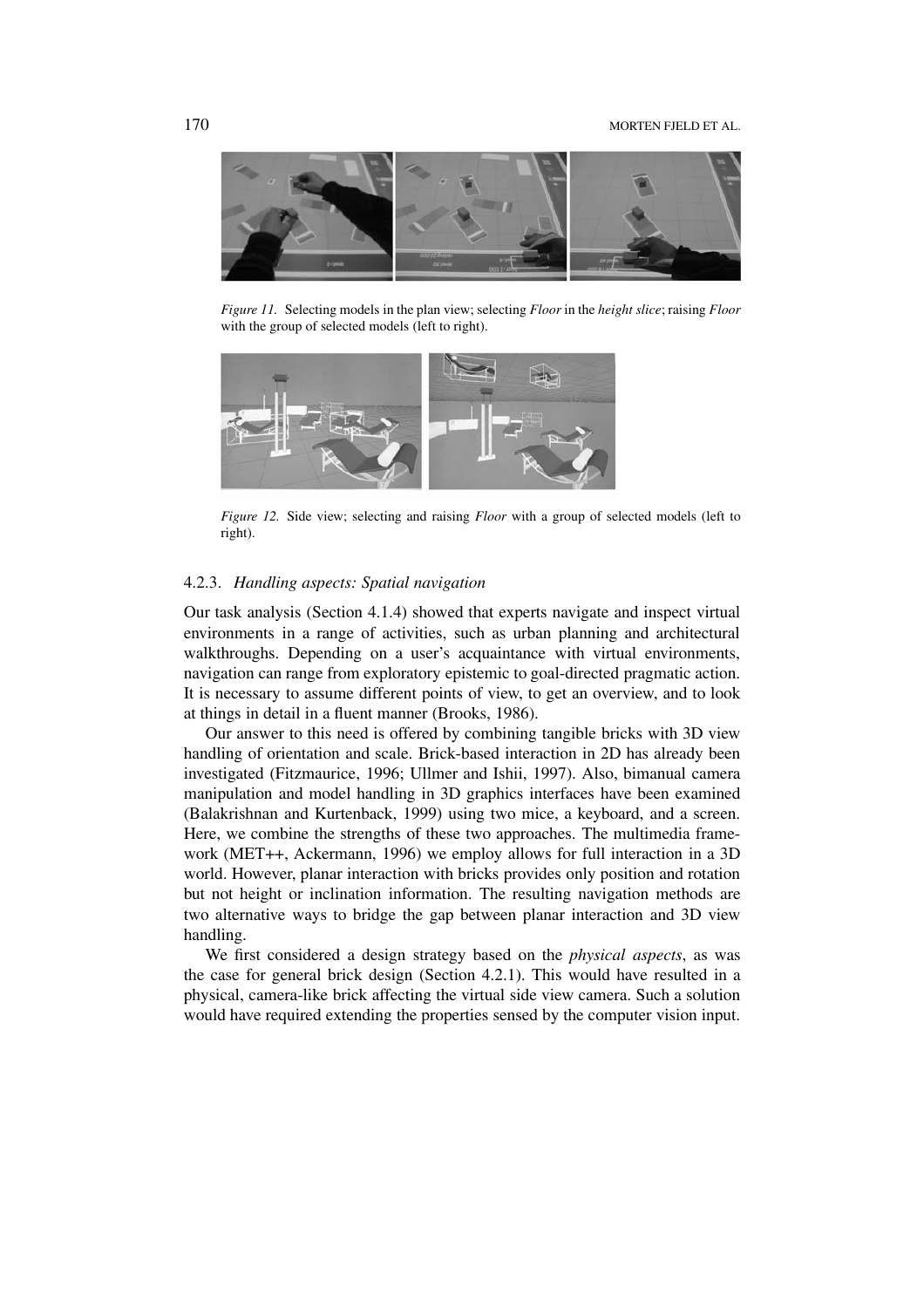#### PHYSICAL AND VIRTUAL TOOLS 171

*Table I.* The symbols used in the menu to represent the tools. There is one method (*Continuous Update* and *Select and Reframe*) per column and one view (plan and side view) per row

|                          | <b>Continuous Update</b> | <b>Select and Reframe</b> |
|--------------------------|--------------------------|---------------------------|
| Plan view control        | <b>GroundCatcher</b>     | <b>FrameCatcher</b>       |
| <b>Side view control</b> | Camera                   | <b>ViewFrame</b>          |

Based on our experience with the physical height tools (Section 4.2.2), we decided to explore virtual solutions (Fjeld et al., 1999a). The decision we took, is also supported by Ware and Rose (1999), who examined the use of real handles for the rotation of virtual models.

Hence, we investigated a design strategy based on the *handling aspects* of the system. Our strategy was to *handle* the *virtual world* or the *virtual viewpoint* (Section 2.1). This opened up two alternative design principles and both were investigated. First, in order to handle the *virtual world* – updating the view directly – we implemented the *Continuous Update* method. Second, in order to handle the *virtual viewpoint* – updating the view after viewpoint handling – we implemented the *Select and Reframe* method, where a frame represents the border of the plan view or the side view. The aim of our future research is to test which of these design principles is best suited for fluent navigation.<sup>8</sup>

Each navigation method consists of two tools, one for the plan and one for the side view control (Table I). The tools can be activated in the virtual storage space (Figure 13). By employing one brick – unimanual handling – shift and rotation of the controlled view can be set. By employing two bricks – bimanual handling  $-$  shift, rotation, and zoom of the controlled view can be set.<sup>9</sup> Bimanual handling will be illustrated here. The two methods can be combined, but only one tool per view can be activated and used at a time.

#### *Handling the virtual world: Continuous Update*

Handling of the virtual world is implemented in the *Continuous Update* method and consists of two tools: *GroundCatcher* for the plan view and *Camera* for the side view. These tools work in a similar way. As soon as the *GroundCatcher* (Figure 14) is selected from the menu and placed, it locks to the setting. All subsequent handling affects the plan view. To quit the tool, the bricks are covered and removed. By selecting the *Camera* (Figure 15) from the menu, the part of the setting shown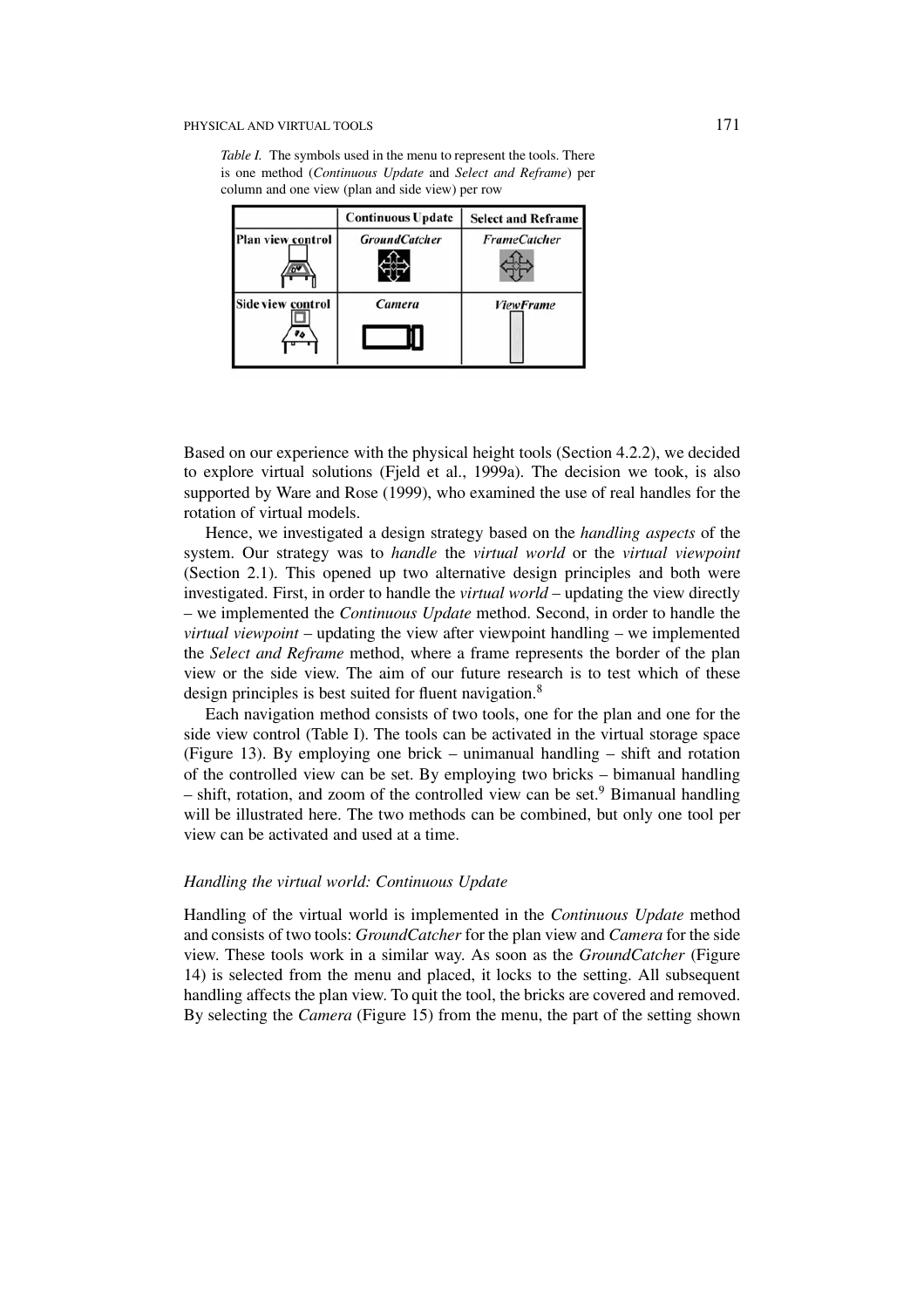![](_page_19_Picture_1.jpeg)

*Figure 13.* The tools are situated in the virtual storage space (menu) on the right.

![](_page_19_Picture_3.jpeg)

*Figure 14. GroundCatcher*: Placing bricks; view handling; removing bricks (left to right).

![](_page_19_Figure_5.jpeg)

*Figure 15. Camera*: Consecutive zoom handling steps (left and center); removing bricks (right).

in the side view can be set. A zoom handle is selected with a second (here: right hand) brick. By moving the zoom handle and the camera further apart, the side view can be enlarged; by moving them closer, the side view can be focused. Covering and removing the second brick freezes the zoom. The *Camera* remains visible and accessible in the view. Further details are given in Fjeld et al. (2000).

#### *Handling the virtual viewpoint: Select and Reframe*

Handling of the virtual viewpoint is implemented in the *Select and Reframe* method and consists of two tools: *FrameCatcher* for the plan view and *ViewFrame* for the side view. Both tools employ a rectangular frame representing the border of the view.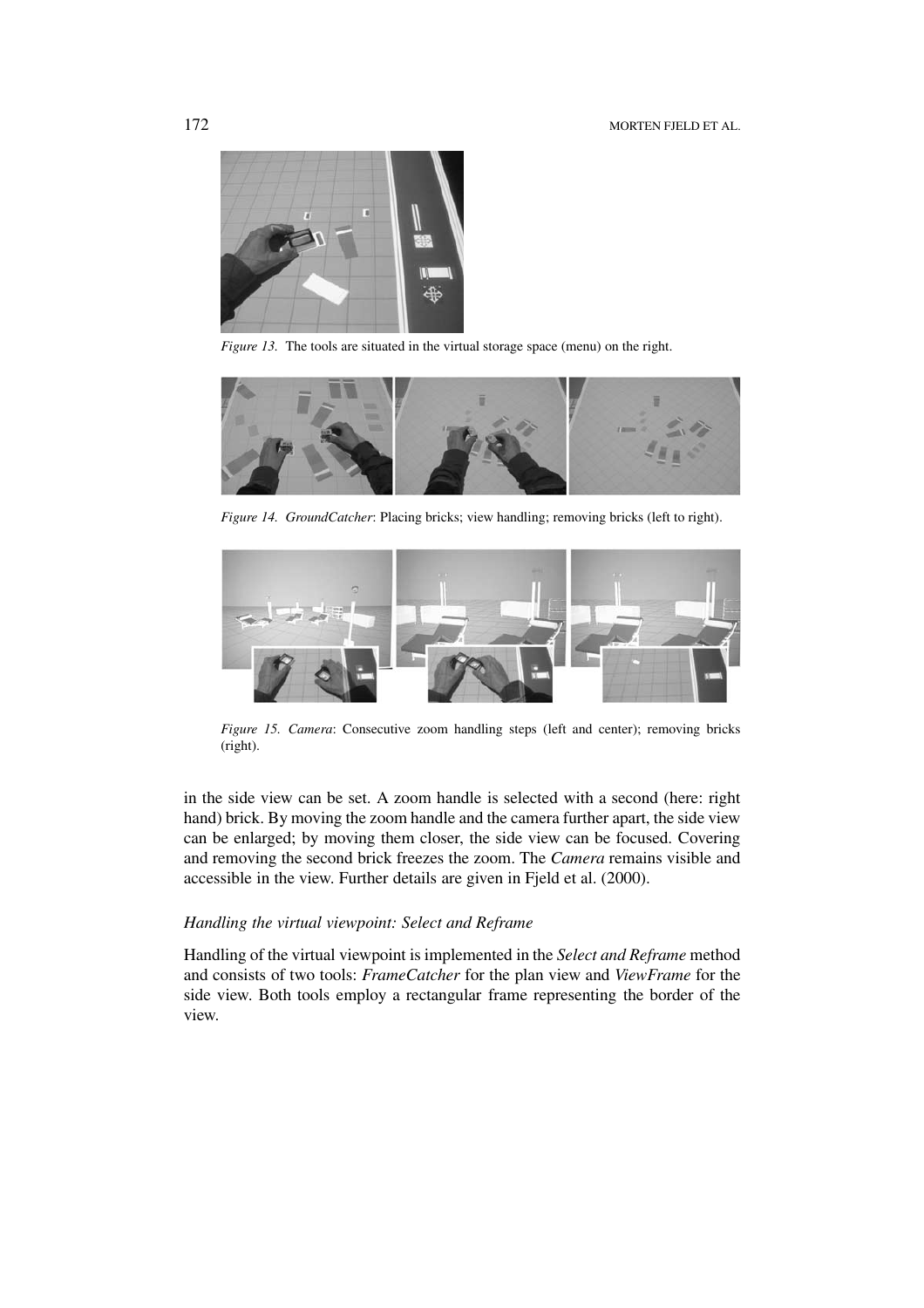![](_page_20_Picture_1.jpeg)

*Figure 16. FrameCatcher: Placing bricks (left); selection (center); reframe (right).* 

![](_page_20_Figure_3.jpeg)

*Figure 17. ViewFrame*: Consecutive selection steps (left and center); reframe (right).

When the *FrameCatcher* (Figure 16) is selected from the menu, the setting automatically is zoomed out to show a wider context. As soon as the *FrameCatcher* is placed within the frame, it locks to the frame. All subsequent handling affects the frame and the desired part of the setting can be selected. Covering and removing the brick triggers a reframe of the view, responding to user selection. When the *ViewFrame* (Figure 17) is selected from the menu, the side view is automatically zoomed out to show a wider context. The desired part of the setting can be selected. A zoom handle is selected with the second brick, thus resizing the window. Covering and removing the second (here: right hand) brick freezes the zoom. Covering and removing the first brick triggers a reframe of the side view, responding to user selection. The *ViewFrame* remains visible and accessible in the view. Further details are given in Fjeld et al. (2000).

#### **5. Conclusion**

The aim of this paper is to explain and illustrate our design philosophy for developing graspable groupware; we have focused on describing our experience with tool design for planning and configuration tasks. The aim of our work was to enable the exteriorization of end-users' planning processes. We achieved this goal by designing a graspable interface. With this interface several users can communicate and interact in a coincident action perception space and thereby reach *common objectification*. Our planning tool not only supports goal-directed but also exploratory action. We took an AR approach where virtual models are manipulated through physical bricks. In this paper we present examples from our design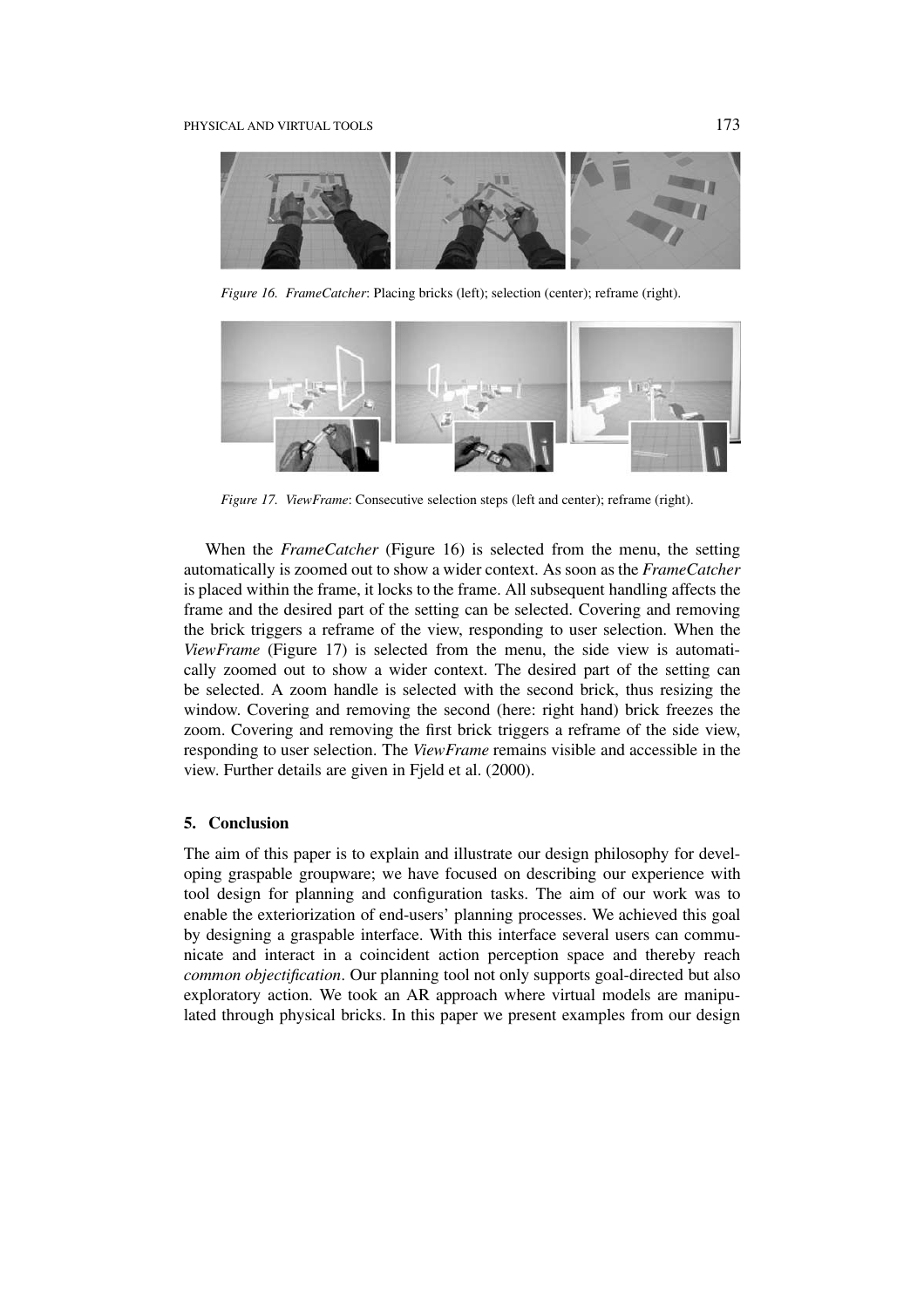- 1. Use physical interaction handles as exteriorizations
- 2. Assure coinciding action and perception spaces (Rauterberg, 1995)
- 3. Support body motions and simple everyday skills (Campbell, 1988)
- 4. Respect body-space (Rauterberg, 1999, personal communication), using less intrusive devices (Vince et al., 1999)
- 5. Support a clear binding between physical handles and virtual models
- 6. Draw on bimanual coordination skills
- 7. Foster exploratory epistemic action by assuring low risk in trying out
- 8. Support fluent navigation methods to explore 3D virtual worlds
- 9. Support tactile or haptic feedback (Mackenzie, 1994)
- 10. Give visual feedback consistent with user expectations

practice for the *physical* and the *handling aspects* (Bødker, 1996) of our system. Related to *physical aspects*, we show how we designed brick. Related to shifting focuses between the *physical* and the *handling aspects*, we show how we developed solutions for height adjustment. Related to the *handling aspects*, we show how we developed a set of tools for spatial navigation.

From the experience we gained in using activity theory for the design of graspable groupware we distilled a set of ten design guidelines. These guidelines are presented in Table II and each guideline is discussed. Lastly, we reflect on our design practice and point out shortcomings and challenges for future work.

- 1. The physical handles we use are simple, non-specialized bricks. This means that the bricks do not represent particular objects like chairs, sofas, etc. For future research we want to study the use of specialized bricks. The interest in such solutions has been shown by recent experiments of handling virtual models with real handles (Ware and Rose, 1999).
- 2. First, the principle of coinciding action and perception spaces is fully implemented for the plan view; it is not implemented for the side view. Second, one of the physical tools developed for height manipulation (*Slider*) offers a high degree of coincidence between action space and perception space but its use is too tedious (Fjeld et al., 1999b).
- 3. A single brick is handled by various operations, like selecting, placing, rotating, re-positioning, and covering.
- 4. Our system does not rely on any intrusive devices. The only quasi-intrusive aspect of the system is that users reaching across the table interfere with the light beams and thereby cast shadows.
- 5. The binding between bricks and virtual models was kept uniform. However, alternative kinds of binding – called *locking mechanisms*<sup>4</sup> – have been implemented and will be investigated in future research.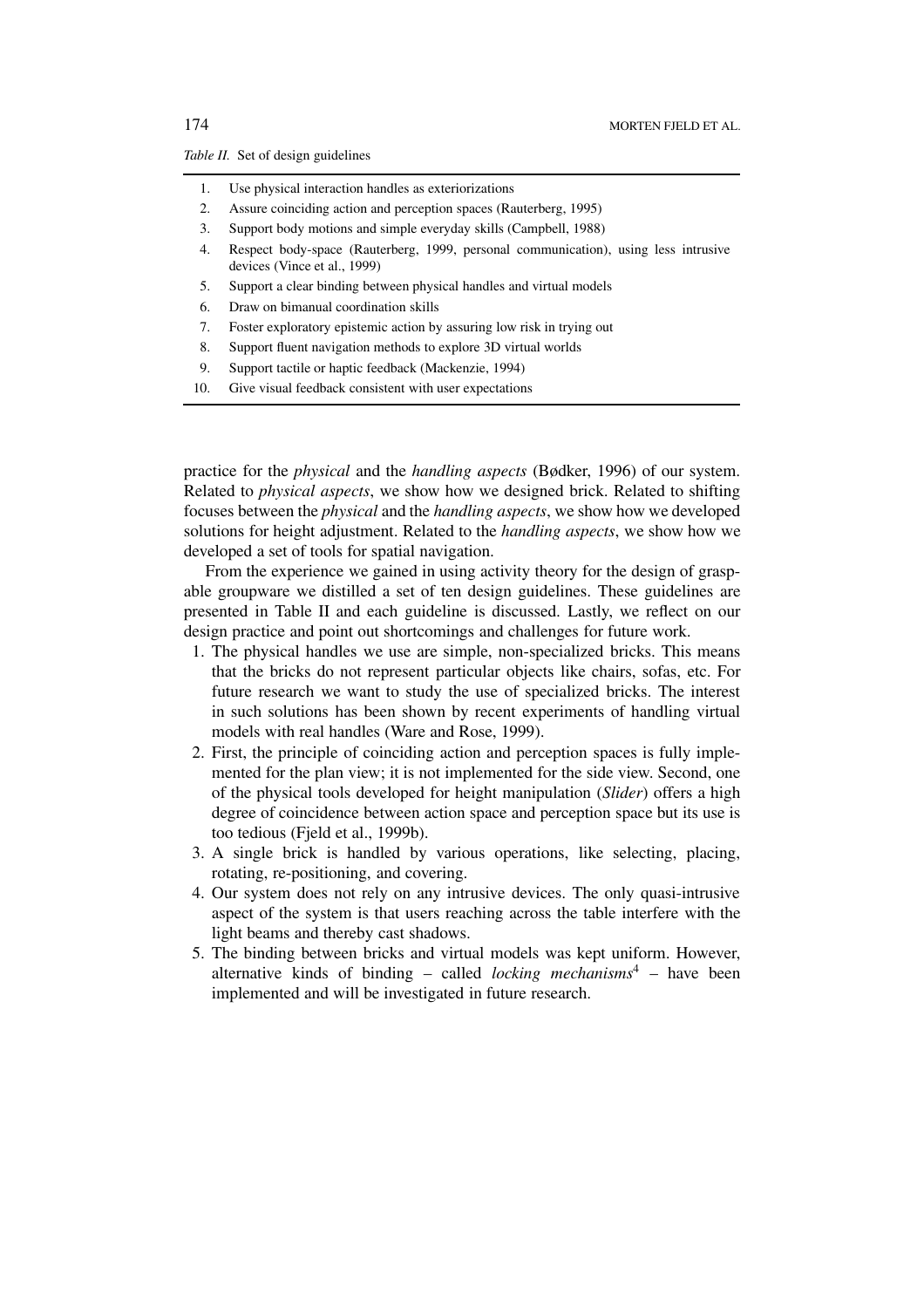- 6. By offering bimanual interaction, coordination skills from everyday handling are employed, for instance aligning and grouping. Bimanual interaction has been studied extensively by Guiard (1987) and Fitzmaurice and Buxton (1997) and guidelines may be drawn from their results.
- 7. Since the system is based on natural, everyday modes of communication and interaction (Section 3.1), the end-users were observed to carry out exploratory epistemic action without inhibition. Users are inherently used to a natural style of interaction and thereby perceive low levels of risk in trying out their ideas with the system. To lower the level of that risk even further, we still plan to implement an 'undo' functionality. Based on a continuous protocol, users will be able to go back one or several steps in their planning process.
- 8. The alternative navigation methods (Section 4.3.3) enable users to explore the 3D virtual world. It remains to discover which design principle offers higher performance. The fluent operation of navigation methods partly relies on implementation and partly on computer graphics performance. The current combination of these factors (Fjeld et al., 2000) already allows for satisfactory navigation. To explore the full space of design options, we evaluated and compared four alternative combinations of nagivation tools in terms of performance, bimanual use, exploratory use, and satisfaction (Fjeld et al., 2001). For the plan view, we found a significant difference in performance. For both views, we found significant differences in user satisfaction.
- 9. Tactile feedback is assured by tangible bricks. Placing a higher priority on physical handles (Ware and Rose, 1999) is a way to offer more tactile feedback. For the future Fitzmaurice's (1996) concept of *forced feedback* by *propelled bricks* could be of interest to us.
- 10. Visual feedback relies heavily on computer graphics performance and at present results in a delay in updating the image. With rapidly increasing performance standards of graphic cards and processors, we expect our system to give users an even more authentic feeling in the near future.

Our experience in applying activity theory has been generally positive. The theory has brought structure to our thoughts and to our design practice; the vocabulary of activity theory has proved to be useful for our discussions. However, activity theory still remains difficult to access for practitioners in the fields of design and computer science. In fact, the BUILD-IT project was also nourished by thoughts stemming from '*The ecological approach to visual perception*' by Gibson (1986). It is currently beyond the scope of our research to introduce Gibson and to systematically compare the tradition of activity theory with Gibson's approach.

In terms of the limitations of activity theory put forward by Kaptelinin (1996) and discussed in Section 2.1, our work may also stimulate theoretical development. We believe that even a virtual model of an object may serve as objectification of mental activity if it can be *handled* (Bødker, 1991). Which kind of virtuality is still perceived as exteriorization rather than disconnected outer world – or "just one more environment" (Kaptelinin, 1996, p. 64) – is an *empirical* ques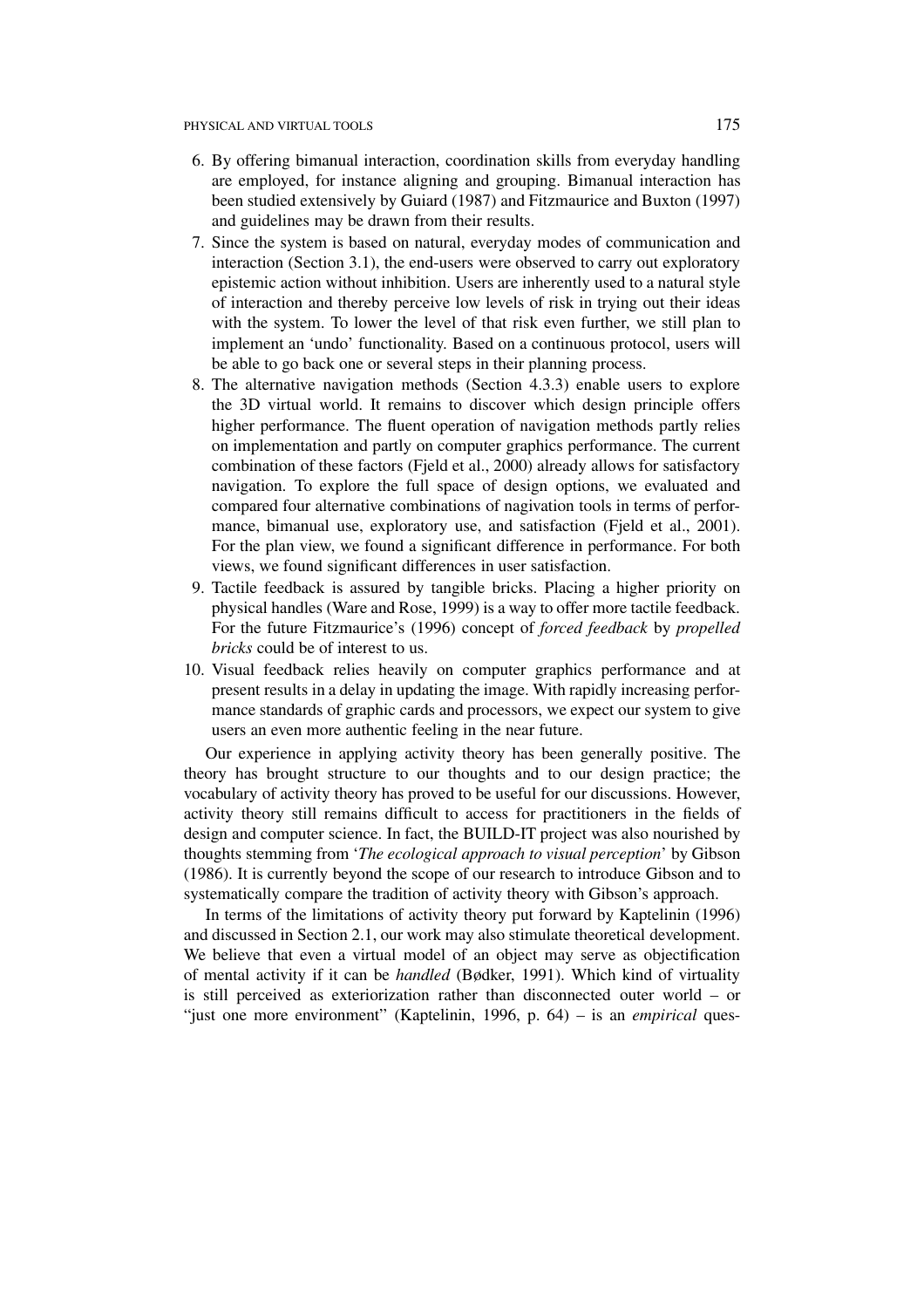tion. We suspect that the degree of exteriorization depends on users' acquaintance with virtual tools. For the less acquainted, only the paper printout counts as an objectification, whereas for the more acquainted the virtual version – the file – is perceived as an objectification of their inner activity. Whatever the empirical outcome might be, we also look forward to more theoretical discussions on what constitutes objectification.

#### **Notes**

- 1. BUILD-IT can also be used by a single person, but that usage is not the focus of this paper or the work of our group – where social aspects are being discussed and social uses developed.
- 2. The worker on the left straightens out a copper sheet on a marble table and controls its quality. The worker on the right (Figure 1, left) heats a steel bar at the smithy and opens a fresh-air supply. Among their tools is a beam compass, a right angle jacket, a copper fitting mold, and a copper thread dispenser (Figure 1, right, top to bottom).
- 3. Compared with physical, model-based layout systems, BUILD-IT offers cheaper, quicker, and more exact model representation in a virtual environment. Based on a 3D multimedia framework (MET++, Ackermann, 1996), the system can read and display geometrical forms.
- 4. At the moment of selecting a virtual model with a physical brick a planar relation in terms of position and rotation – is established between the physical and the virtual worlds. We call this a *locking mechanism*. A *locking mechanism* determines how a physical brick and a virtual model stay connected from the moment of selection until the moment of de-selection. For circular and rectangular *brick forms* (Section 4.2.1) appropriate *locking mechanisms* must be defined. A particular kind of *locking mechanism* is based on one particular kind of alignment procedure. In the future we will report on our usability tests of various combinations of *brick forms* and *locking mechanisms*.
- 5. Employing Virtual Reality Modeling Language (VRML), individual models are transferred from a CAD system to BUILD-IT (Fjeld et al., 1998b). After a planning session, the positioned models can be returned to the CAD system.
- 6. Drisis (1996) predicted that new forms of interaction, for instance graspable user interfaces, could challenge the programming paradigms of CAD design.
- 7. Some of the tools described in this paper were related to, or based on, metaphors, such as *tower*, *sliding-rule*, *floor*, and *frame*. It may be of interest to know more about the consequences of using metaphors (Alty, 1998), not only for end-user activity, but also for the process of constructing our system.
- 8. Usability testing of the alternative navigation methods should call for handling of the plan view and of the side view. Due to direct feedback and a lower number of operations, we expect *Continuous Update* to deliver higher performance than *Select and Reframe*.
- 9. We notice that bimanual interaction underpins *exploratory epistemic latitude*, by enabling zoom. The manner in which zoom is handled, through two-handed operations, raises the topic of asymmetry (Guiard, 1987). Combinations of the factors (shift, rotation, and zoom) and their relation to one-handed and two-handed interaction will be explored in future research. Help may be found in the concept of time-multiplexed and space-multiplexed input schemes (Fitzmaurice and Buxton, 1997).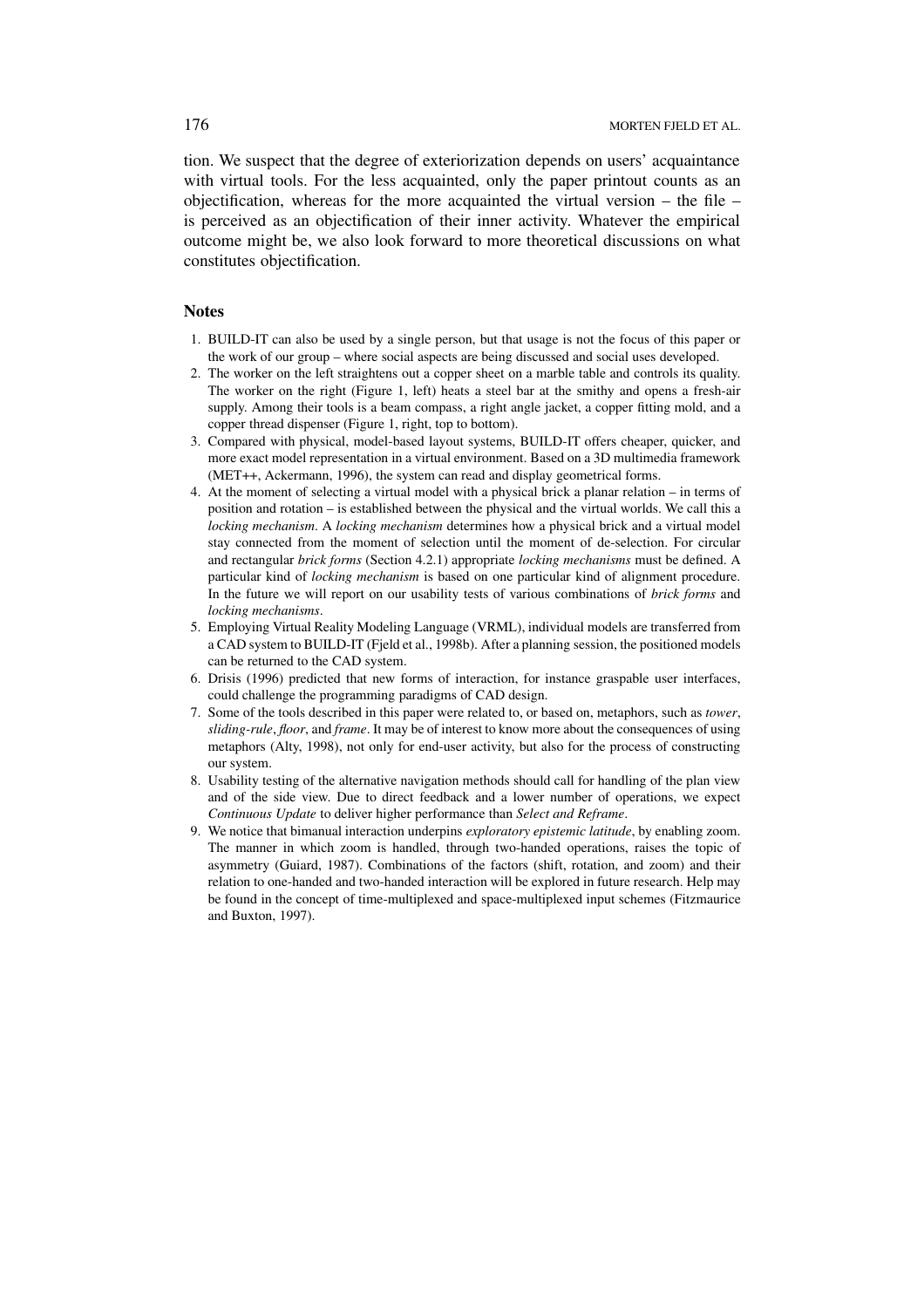#### **Acknowledgments**

We thank Barbara Stuckey for her editorial assistance, which substantially improved this paper; Nicholas Ironmonger and Urs Gasser for their editorial assistance; the reviewers and the editors for their constructive feedback; Peter Troxler (peter@klapt.ch) for the photos in Figures 5, 6, 7 (left), and 9. Morten Fjeld thanks the Research Council of Norway (www.forskningsradet.no) for his Ph.D. fellowship.

BUILD-IT is a research project funded by

- The Swiss Federal Commission for Technology and Innovation (KTI),
- The Center for Integrated Production Systems (ZIP) at ETH Zurich, and
- The Institute of Mechanical Systems (IMES) at ETH Zurich.

BUILD-IT is a registered trademark of TellWare (info@tellware.com).

#### **References**

- Ackermann, P. (1996): *Developing Object-Oriented Multimedia Software*. Heidelberg: dpunkt Verlag für digitale Technologie.
- Aicher, O. (1994): *Analogue and Digital, Writings on the Philosophy of Making*. Berlin: Wiley-vch. Akamatsu, M. and I.S. MacKenzie (1996): Movement Characteristics Using a Mouse with Tactile and Force Feedback. *International Journal of Human-Computer Studies*, vol. 45, pp. 483–493.
- Alty, J.L. (1998): Designing Better Interfaces: Can We Learn from other Sectors? *Proceedings of the 7th IFAC/IFIP/IFORS/IEA Symposium on Analysis, Design and Evaluation of Man-Machine Systems*. Oxford: Elsevier Science, Ltd., pp. 65–70.
- Arias, E., H. Eden, G. Fishcer, A. Gorman and E. Scharff (2000): Transcending the Individual Human Mind – Creating Shared Understanding through Collaborative Design. *ACM Transactions on Computer-Human Interaction (TOCHI)*, vol. 7, no. 1, pp. 84–113.
- Balakrishnan, R. and G. Kurtenbach (1999): Exploring Bimanual Camera Control and Object Manipulation in 3D Graphics Interfaces. *Proceedings of the CHI'99*. New York, ACM.
- Bateson, G. (1972): *Steps to an Ecology of Mind*. New York: Ballantine Books.
- Bichsel, M. (1997): Personal communications.
- Brooks, F.P. (1986): Walkthrough A Dynamic Graphics System for Simulating Virtual Buildings. In F. Crow and S.M. Pizer (eds.): *Proceedings of 1986 Workshop on Interactive 3D Graphics*. New York, ACM Press, pp. 9–21.
- Bødker, S. (1991): *Through the Interface: A Human Activity Approach to User Interface Design*. Hillsdale, NJ: Lawrence Erlbaum.
- Bødker, S. (1996): Applying Activity Theory to Video Analysis: How to Make Sense of Video Data in Human-Computer Interaction. In B. Nardi (ed.) *Context and Consciousness*. MIT Press, pp. 147– 174.
- Campbell, J. (1988): Training Design for Performance Improvement. In Campbell, J., Campbell, R. (eds.): *Productivity in organizations*. San Francisco: Jossey-Bass, pp. 177–216.
- Diderot, M. and M. D'Alembert (1778): *Encyclopédie ou Dictionnaire Raisonné des Sciences, des Arts et des Métiers, par une Société de Gens de Lettres*. Mis en ordre et publié par M. Diderot; et quant à la Partie Mathématique, par M. D'Alembert. Nouvelle Edition; 36 tomes (textes) et 6 tomes (en3, tabl.), 3 tomes (planches). Genève: Pellet, 1777–1781. Recueil de Planches, Tome premier, 1778.
- Drisis, L. (1996): *Rationalisierung der rechnerunterstützten Konstruktion durch softwareergonomische Interaktions-gestaltung*. Düsseldorf: VDI Verlag.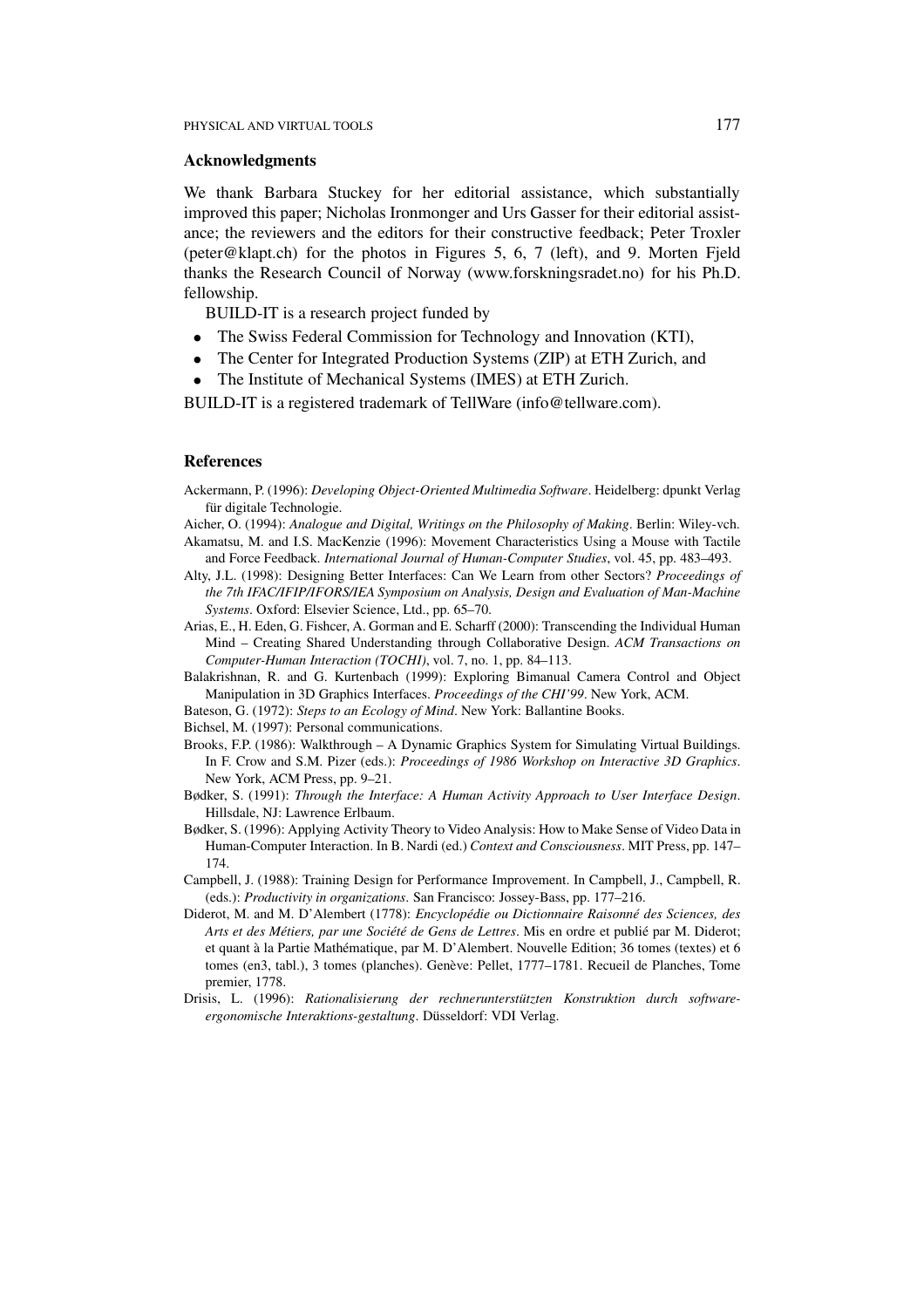- Emery, F.E. (1959): *Characteristics of Socio-Technical Systems*. Tavistock Institute of Human Relations, Document No. 527.
- Engeström, Y. (1990): When Is a Tool? Multiple Meanings of Artifacts in Human Activity. In *Learning, Working, Imagining*. Helsinki: Orienta-Konsultit Oy, pp. 171–195.
- Engeström, Y. (1991): Activity Theory and Individual and Social Transformation. *Activity Theory*, vol. 7, no. 8, pp. 6-17.
- Engeström, Y. and D. Middleton (eds.) (1996): *Cognition and Communication at Work*. Cambridge University Press.
- Fitzmaurice, G., H. Ishii and W. Buxton (1995): Bricks: Laying the Foundations for Graspable User Inter-faces. *Proceedings of the CHI'95*. New York: ACM, pp. 442–449.
- Fitzmaurice, G.W. (1996): *Graspable User Interfaces*. PhD at the University of Toronto. http://www.dgp.utoronto.ca/people/GeorgeFitzmaurice/thesis/Thesis.gf.html.
- Fitzmaurice, G.W. and W. Buxton (1997): An Empirical Evaluation of Graspable User Interfaces: Towards Specialized, Space-Multiplexed Input. *Proceedings of the CHI'97*, ACM, New York, pp. 43–50.
- Fjeld, M., M. Bichsel and M. Rauterberg (1998a): BUILD-IT: An Intuitive Design Tool Based on Direct Object Manipulation. In I. Wachsmut and M. Frölich (eds.): *Gesture and Sign Language in Human-Computer Interaction*. Lecture Notes in Artificial Intelligence, vol. 1371. Berlin/Heidelberg: Springer-Verlag, pp. 297–308.
- Fjeld, M., K. Lauche, S. Dierssen, M. Bichsel, and M. Rauterberg (1998b): BUILD-IT: A Brickbased integral Solution Supporting Multidisciplinary Design Tasks. In A. Sutcliffe, J. Ziegler and P. Johnson (eds.): *Designing Effective and Usable Multimedia Systems (IFIP 13.2)*. Boston: Kluwer Academic Publishers, pp. 131–142.
- Fjeld, M., F. Jourdan, M. Bichsel and M. Rauterberg (1998c): BUILD-IT: An Intuitive Simulation Tool for Multi-Expert Layout Processes. In M. Engeli and V. Hrdliczka (eds.): *Fortschritte in der Simulationstechnik*. Zurich: vdf Hochschuleverlag AG, pp. 411–418.
- Fjeld, M., N. Ironmonger, F. Voorhorst, M. Bichsel and M. Rauterberg (1999a): Camera Control in a Planar, Graspable Interface. In M.H. Hamza (ed.): *Proceedings of the Seventeenth IASTED International Conference Applied Informatics*. Anaheim/Calgary/Zurich: ACTA Press, pp. 242– 245.
- Fjeld, M., F. Voorhorst, M. Bichsel, K. Lauche, M. Rauterberg and H. Krueger (1999b): Exploring Brick-Based Navigation and Composition in an Augmented Reality. In H.-W. Gellersen (ed.): *Handheld and Ubiquitous Computing*, Lecture Notes in Computer Science, vol. 1707. Berlin/Heidelberg: Springer-Verlag, pp. 102–116.
- Fjeld, M., F. Voorhorst, M. Bichsel, H. Krueger, and M. Rauterberg (2000): Navigation Methods for an Augmented Reality System (video). In *Extended Abstracts of Conference on Human Factors in Computing Systems (CHI 2000)*. New York: ACM, pp. 8–9.
- Fjeld, M., N. Ironmonger, S. Guttormsen Schär and H. Krueger (2001): Design and Evaluation of Four AR Navigation Tools Using Scene and Viewpoint Handling. In *Proceedings of INTERACT 2001*, pp. 214–223.
- Fjeld, M. (2001): *Designing for Tangible Interaction*. Ph.D. Dissertation at the Swiss Federal Institute of Technology, dissertation number 14229. Available at: http://e-collection.ethbib.ethz.ch/cgibin/show.pl?type=diss&nr=14229.
- Flor, N. and E. Hutchins (1991): Analyzing Distributed Cognition in Software Teams: A Case Study of Team Programming During Perfective Software Maintenance. In J. Koenemann-Belliveau et al. (eds.): *Proceedings of the Fourth Annual Workshop on Empirical Studies of Programmers*. Norwood, N.J.: Ablex Publishing, pp. 36–59.
- Frese, M. and J. Sabini (1985): *Goal Directed Behaviour: The Concept of Action in Psychology*. London: Lawrence Erlbaum Associates.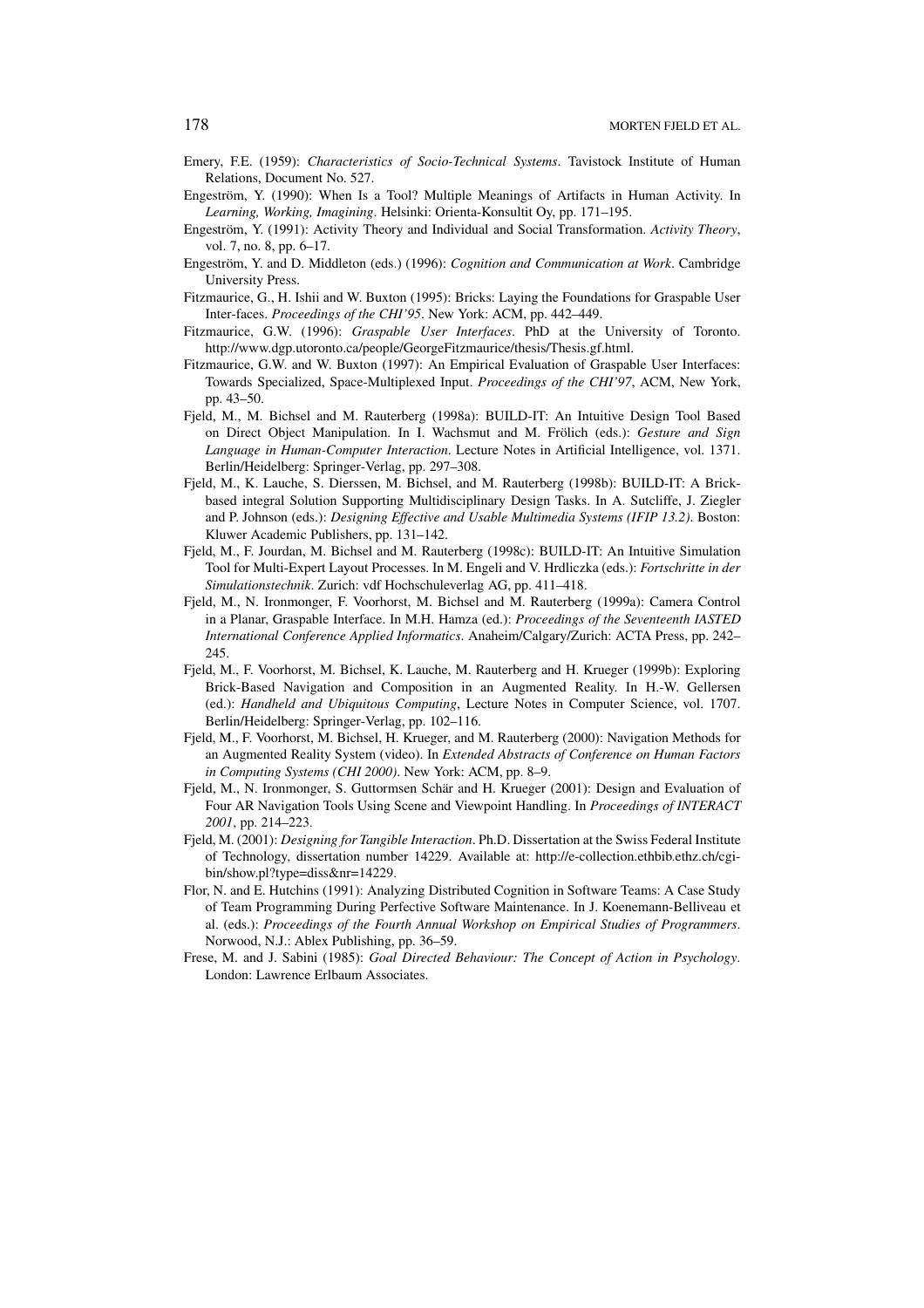- Frese, M. and D. Zapf (1994): Action as the Core of Work Psychology: A German Approach. In H.C. Triandis, M.D. Dunnette and L.M. Hough (eds.): *Handbook of Industrial and Organisational Psychology*, vol. 4, 2nd edn. Palo Alto, CA: Consulting Psychologists Press.
- Gibson, J.J. (1986): *The Ecological Approach to Visual Perception*. London: L. Erlenbaum.
- Guiard, Y. (1987): Asymmetric Division of Labour in Human Skilled Bimanual Action: The Kinematic Chain as a Model. *Journal of Motor Behaviour*, vol. 19, pp. 486–517.
- Grudin, J. (1988): Why CSCW Applications Fail: Problems in the Design and Evaluation of Organizational Interfaces. In *Proceedings of the Second Conference on Computer Supported Cooperative Work*. New York: ACM, pp. 85–93.
- Hacker, W. and A. Clauss (1976): Kognitive Operationen, inneres Modell und Leistung bei einer Montagetätigkeit. In W. Hacker (ed.): *Psychische Regulation von Arbeitstätigkeiten*. Berlin: Deutscher Verlag der Wissenschaften, pp. 88–102.
- Hacker, W. (1994): Action Theory and Occupational Psychology. Review of German Empirical Research Since 1987. *The German Journal of Psychology*, vol. 18, no. 2, pp. 91–120.
- Hacker, W., P. Sachse and F. Schroda (1998): Design Thinking Possible Ways to Successful Solutions in Product Development. In E. Frankenberger, P. Badke-Schaub and H. Birkhofer (Designers): *The Key to successful product development*. London: Springer.
- Hacker, W. (1998): *Allgemeine Arbeitspsychologie: Psychische Regulation von Arbeitstätigkeiten*. Bern: Hans Huber.
- Hutchins, E. (1991): *How a Cockpit Remembers its Speeds*. Ms La Jolla: University of California, Department of Cognitive Science.
- Ishii, H. and B. Ullmer (1997): Tangible Bits: Towards Seamless Interfaces between People, Bits and Atoms. *Proceedings of the CHI'97*. New York: ACM.
- Kaptelinin, V. (1996): Computer-Mediated Activity: Functional Organs in Social and Developmental Contexts. In B. Nardi (ed.): *Context and Consciousness*. MIT Press.
- Kirsh, D. and P. Maglio (1994): On Distinguishing Epistemic from Pragmatic Action. *Cognitive Science*, vol. 18, pp. 513–549.
- Kuutti, K. (1996): Activity Theory as a Potential Framework for Human-Computer Interaction Research. In B. Nardi (ed.): *Context and Consciousness*. MIT Press, p. 25.
- Lauche, K. (1998): Personal communications.
- Lauche, K., A. Verbeck and W.G. Weber (1999): Multifunktionale Teams in der Produkt- und Prozessentwicklung. In Zentrum für Integrierte Produktionsysteme (ZIP) of ETH Zurich (ed.): *Optimierung der Produkt- und Prozessentwicklung – Beiträge aus dem Zentrum für integrierte Produktionssysteme*. vdf Hochschulverlag, pp. 99–118.
- Leont'ev, A.N. (1978): *Activity. Consciousness. Personality*. NJ: Englewood Cliffs, Prentice-Hall.
- Leont'ev, A.N. (1981): *Problems of the Development of Mind*. Moscow: Progress.
- Mackay, W., G. Velay, K. Carter, C. Ma and D. Pagani (1993): Augmenting Reality: Adding Computational Dimensions to Paper. *Communications of the ACM*, vol. 36, no. 7, pp. 96–97.
- Mackay, W.E., D.S. Pagani, L. Faber, B. Inwood, P. Launiainen, L. Brenta and V. Pouzol (1995): Ariel: Augmenting Paper Engineering Drawings. *Proceedings of the CHI'95, video program*. New York: ACM.
- Mackenzie, C. and T. Iberall (1994): *The Grasping Hand*. Elsevier, p. 15.
- Nardi, B. (ed.) (1996a): *Context and Consciousness*. MIT Press.
- Nardi, B. (1996b): *Activity Theory and Human-Computer Interaction*. In B. Nardi (ed.): *Context and Consciousness*. MIT Press, pp. 12–13.
- Nardi, B. (1996c): Studying Context: A Comparison of Activity Theory, Situated Action Models, and Distributed Cognition. In B. Nardi (ed.): *Context and Consciousness*. MIT Press, pp. 85–86.
- Newell, A. and H. Simon (1972): *Human Problem Solving*. NJ: Englewood Cliffs: Prentice-Hall.
- Rauterberg, M. (1995): *Über die Qualifizierung software-ergonomischer Richtlinien*, Ph.D. Thesis. Zurich: University of Zurich, p. 206.